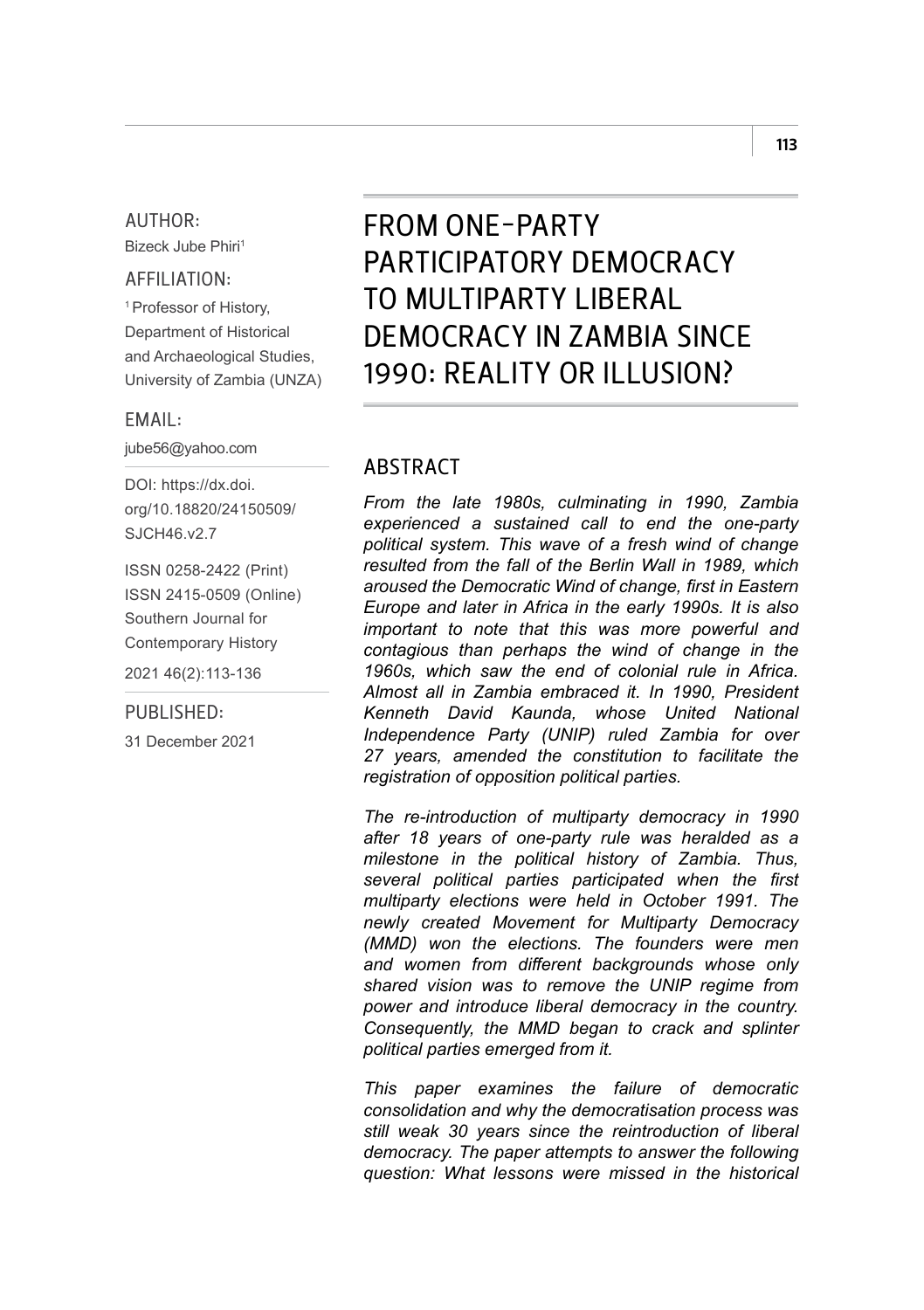*institutionalisation that underpinned other democratising nations that succeeded. The seventh tripartite elections were held on 12th August 2021, marking 30 years of liberal democracy. Yet, liberal democracy appears weaker than ever before: What is the root cause of this situation?* 

**Keywords:** *Autocracy, Democracy, Ethnicity, Multi-partyism, Regionalism, Tripartite Elections, Zambia*

## 1. INTRODUCTION

The change of government in our country that took place following the general elections of 31 October 1991 was not just a change of government like in the United States of Africa or the United Kingdom, where a new administration comes in after parliament and Presidential elections. No, ours was a transformation of the political system, from one based on the supremacy of a political party which was espoused by the ruling UNIP, in its constitution and practice, to a totally new system where the will and consent of the people is the basis of power and legitimacy of government.<sup>1</sup>

The above quotation clearly demonstrates the excitement that the democratic revolution experienced in 1991 brought to Zambians. Undoubtedly, the October 1991 parliamentary and presidential general elections were as significant as the October 1962 elections held under the unpopular and complex constitution conceived by the British Colonial Secretary, lan MacLeod.<sup>2</sup> John Mupanga Mwanakatwe observed that "the process of reintroducing multiparty politics in Zambia was not easy after 18 years of single-party rule".<sup>3</sup> Although it was clear by the late 1980s that the political system needed to be reformed, advocates of multiparty politics met many obstacles.

President Kenneth David Kaunda amended the constitution, and in October 1991, Presidential and Parliamentary elections were held under the amended constitution. The UNIP lost the elections to the MMD, whose mandate was to ensure that democracy would not be denied to Zambians again. Yet, within months of the MMD's ascendancy to power, it faced challenges over alleged failure to implement political reforms promised during the run-up to the October elections. Although the government had changed and rhetoric had changed, the basic pattern of Zambian politics remained the same. It is arguable to suggest that the single party

<sup>1</sup> D Chanda, *Democracy in Zambia: Key speeches of President Chiluba 1991-92* (Lusaka: Africa Press Trust, 1993), p. 1.

<sup>2</sup> JM Mwanakatwe, *End of Kaunda era* (Lusaka: Multimedia Publications, 1994), p.36.

<sup>3</sup> Mwanakatwe, *End of Kaunda* era, p. 36.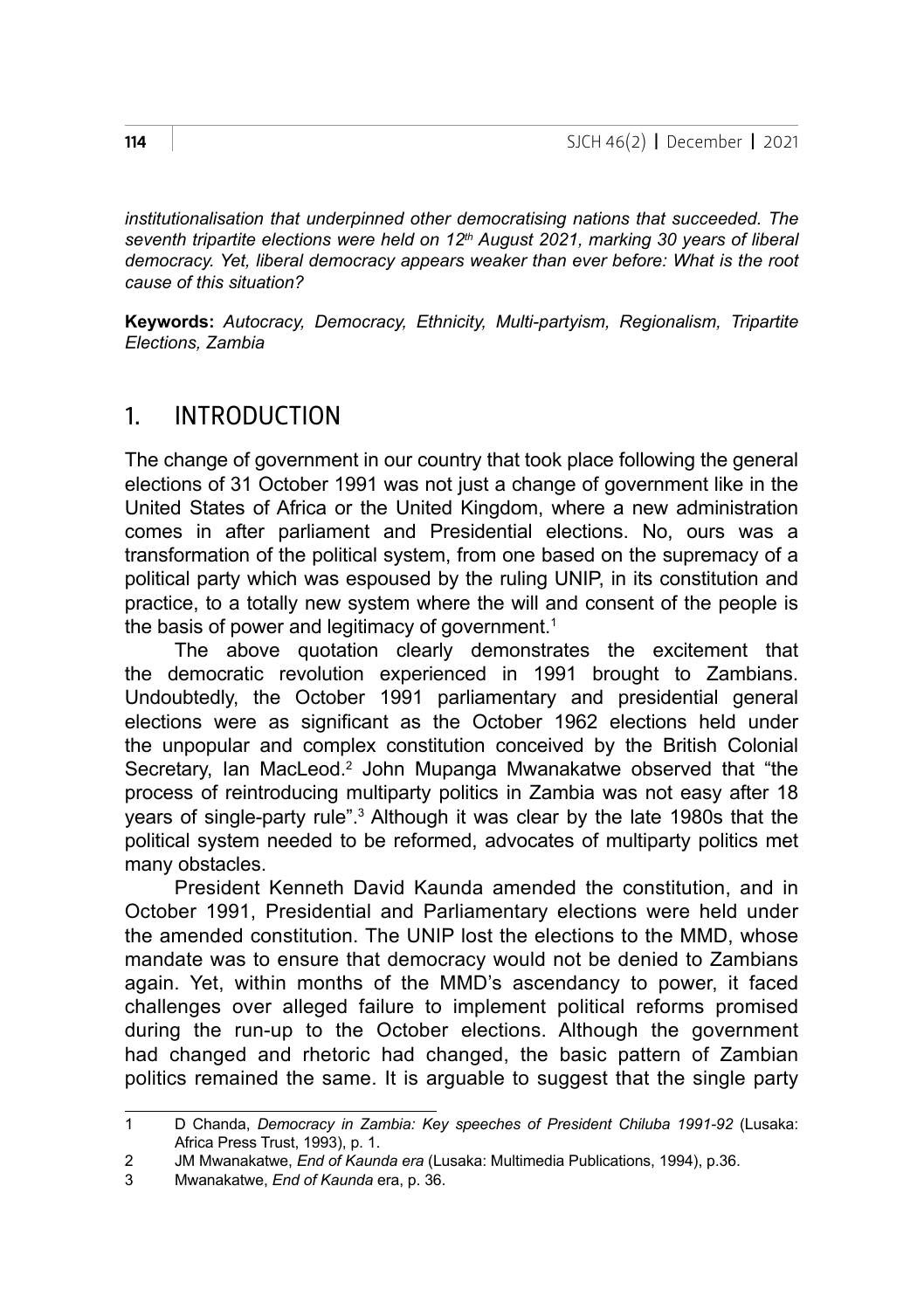syndrome, characteristic of the one-party era, slowly replaced the much talked about multiparty liberal democracy. This was evidently strong during President Frederick Chiluba's second term and indeed in the period after the Levy Patrick Mwanawasa administration.

When Zambia reintroduced multiparty politics in 1991, the country witnessed "a host of strange splinter groups [which] presented their papers so that they [could] campaign in Zambia's forthcoming multiparty elections".<sup>4</sup> By March 1991, at least seven new political parties had lodged their papers with the Registrar of Societies for certification. These included the MMD, the National Democratic Alliance (NADA), the Multi-racial Party (MP), the Theoretical Spiritual Political Party (TSPP), the People's Liberation Party (PLP), the Democratic Party (DP) and the Movement for Democratic Process (MDP).5 These parties joined UNIP in the race to Manda Hill as Zambia's Parliament is popularly known. The significance of the multiplicity of political parties was that, for the first time in many years in the political history of Zambia, Zambians enthusiastically responded to the challenge and spirit of liberal democracy or multipartyism. For all practical purposes, Zambia was truly a multiparty democracy. Yet, in reality, at least then, only UNIP and the MMD, which spearheaded the campaign for multipartyism, were real contenders for the formation of a new government in a multiparty political system. The other parties lacked clear leadership or platform and appeared to represent eccentric elements. They existed only on paper because they did not have elected Members in Parliament.<sup>6</sup>

While this multiplicity of political parties before the October 1991 general elections was lauded as a symbol of the freedom of association, it was nonetheless an indicator for problems of liberal democracy in a developing country. The MMD began to experience similar problems UNIP had experienced as a dominant political party in the First Republic. The MMD was born out of a coalition of many interests that generally agreed that there was a need to remove the Kaunda regime from power. Once the Kaunda regime was removed from power, the various interest groups began to look more towards their own interests as opposed to those of the MMD. Accusations and counter-accusations led to resignations which in turn led to the birth of new political parties. It was not long before President Chiluba began to face mounting criticism of authoritarianism and corruption. Some MMD members re-joined UNIP while others founded new political groupings. The coalescing of politicians around self-interests at the expense of national or group interests

<sup>4</sup> *New African*, March 1991, p.18.

<sup>5</sup> *New African*, March 1991, p.18.

<sup>6</sup> AW Chanda, "Zambia's fledgling democracy: Prospect for the future", *Zambia Law Journal* 25 (28), 1993, p.142.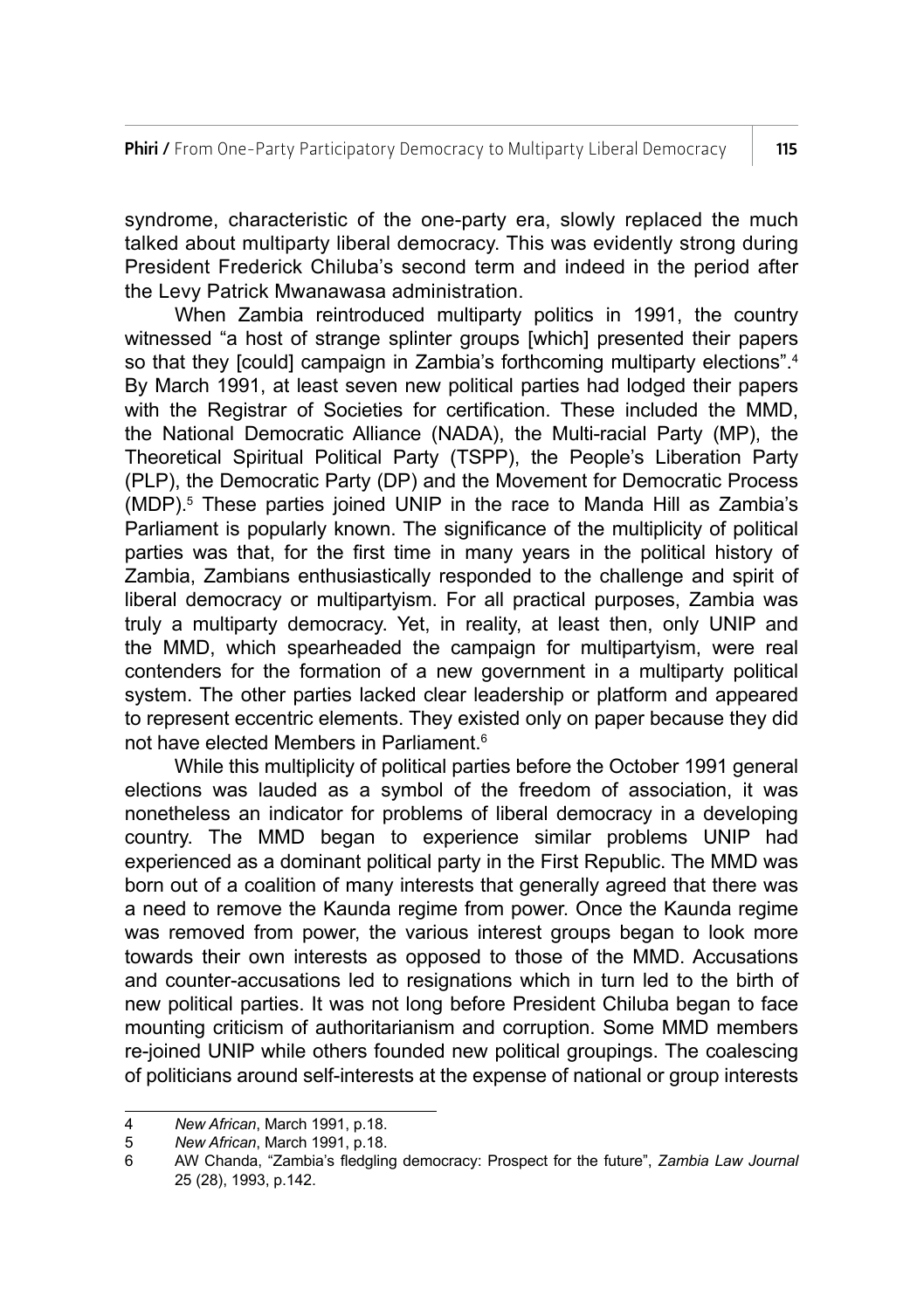worked against national interests and the spirit of liberal democracy. This process also threatened the growth of a political society in which politicians of various interests and backgrounds were expected to work together for the nation's common good and to champion the liberal democratic ideals.

Thus, it was the birth of the National Party (NP) in 1993, the Zambia Democratic Congress (ZDC) in 1995, the Liberal Progressive Front (LPF) in 1994, the National Lima Party (NLP), now the Lima Party (LP) in 1996 and the Agenda for Zambia (AZ) in 1996, and later the United Party for National Development (UPND) and the Patriotic Front (PF), which have had the greatest impact on the politics of Zambia, as will be discussed in the article. The formation of these political parties, all of which broke away from the MMD, signified the mixed fortunes of multipartyism in the Third Republic.<sup>7</sup> Furthermore, by 1996 there were over 37 registered political parties in Zambia. Of these, only UNIP, the NP and the ruling MMD were represented in the 1991-96 Parliament.

The Third Republic in Zambian politics has generated the most heated debate as to the theory and practice of multiparty liberal democracy in the political history of Zambia.<sup>8</sup> The political process and practice have been the most criticised in the history of Zambia by political activists and some scholars. Unlike the Second Republic, the Third Republic was relatively open and therefore accommodated divergent views and interests. Consequently, the political leadership in the MMD was openly attacked and criticised in the crudest ways at times.<sup>9</sup> Various issues generated this criticism or support. First, there was the constitution, especially as amended in 1996, as well as the constitution making process under the National Constitution Conference (NCC), which began in 2007 and completed its work in 2010. The presidential clause and the qualifications for candidature were the most criticised. In addition to this was the registration of voters under Nikuv Computers Israel Limited, which the government contracted to update and register voters in preparation for the 1996 Presidential and Parliamentary elections. For some reason, Nikuv Computers Israel Limited was widely believed to specialise in

<sup>7</sup> See, BJ Phiri, "The mixed fortunes of multipatyism in Zambia's third republic: democracy or mobocracy?", *Journal of Humanities* 3, 2001, pp. 84-109. Between 1964 and 1972 Zambia was a multiparty democracy and this period was referred to as the First Republic. From 1973 to 1990 Zambia was a one-party state with only one political party, UNIP. This era was referred to Second Republic. From 1991 to the present Zambia returned to a multiparty political system and is in the Third Republic.

<sup>8</sup> The First Republic was from 1964 to 1973, the Second Republic was from 1973 to 1991 and the Third Republic was from 1991 to the present.

<sup>9</sup> *The Post*, 12 October 2001. He referred to President Chiluba as a fool and that all who voted for him are fools. That he got away with it shows the level of tolerance under MMD. In the UNIP era Mwanza would have been detained for similar remarks on the president.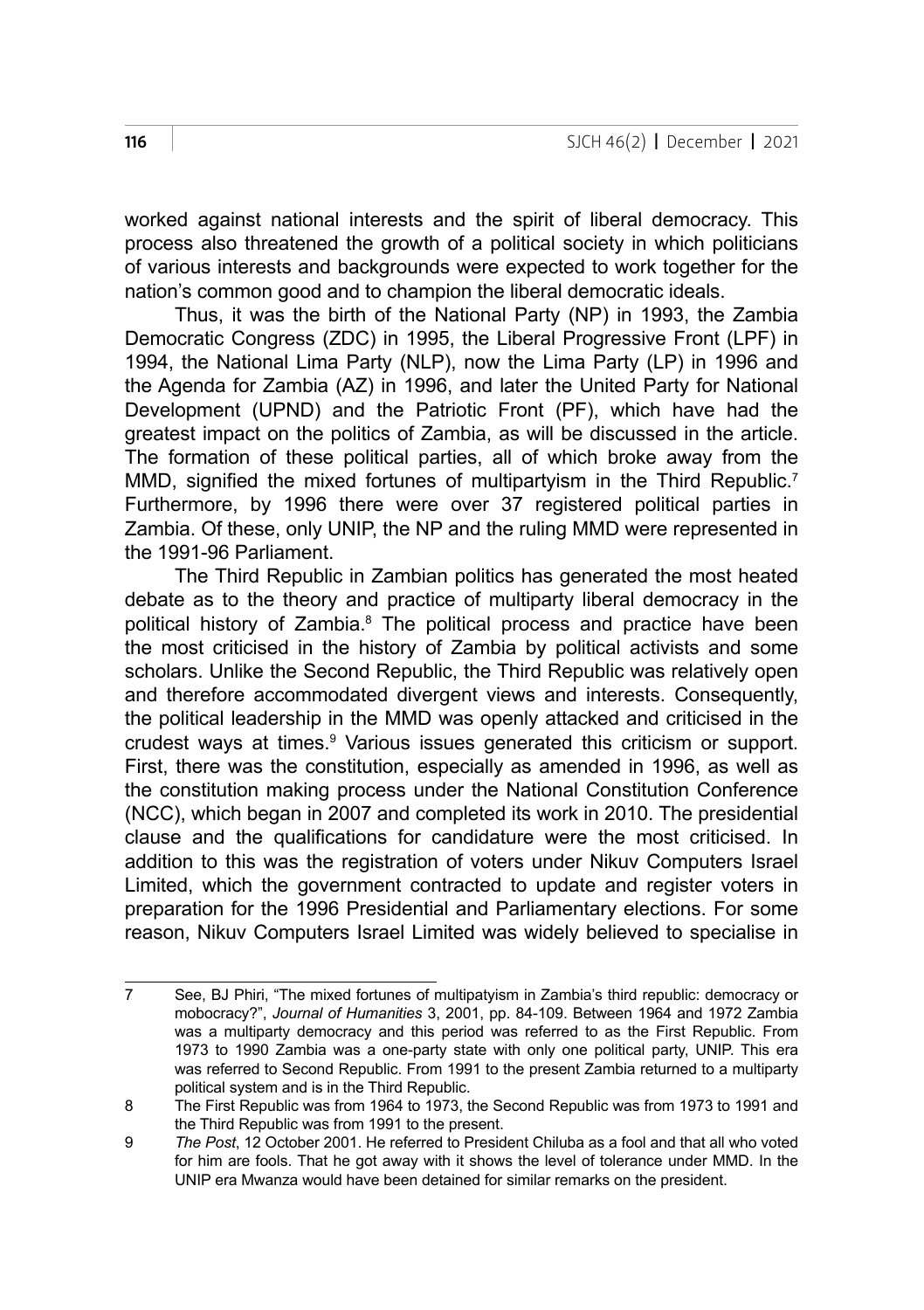rigging election results in favour of the ruling political party.<sup>10</sup> Consequently, opposition political parties, led by UNIP, championed a campaign to discredit the government's use of the Nikuv Computers Israel Limited. This, among other reasons, led to UNIP's decision to boycott the 1996 general elections.

Then there was the issue of the economy and its performance. There was a cry, especially between opposition politicians and Non-Governmental Organisations (NGOs) and civil society, that poverty levels worsened since the MMD came to power in 1991.<sup>11</sup> However, Alfred Winstone Chanda observed that the MMD had been most successful in the economic field and that the "economic reforms [had] not been matched with political reform".12 Nonetheless, the structural reforms of the economy through the privatisation of parastatals resulted in mass redundancies and retrenchments. This, in turn, caused mass poverty, particularly among the urban population. This increasingly became a source of concern by opposition political parties and civil society. As the MMD was halfway through its second term, it appeared incapable of dealing with the problem. Instead, the MMD paid more attention to remaining in power and seeking an amendment of the constitution to facilitate President Chiluba's third term bid. This resulted in several ministers and Members of Parliament resigning from the MMD.

This move forced by-elections in the affected constituencies. The MMD won contested seats, while the NP won the remaining five. While the by-election results served to strengthen the opposition in parliament, the MMD, nonetheless, remained firmly in control of the political situation in the country. The MMD further demonstrated that unlike UNIP in the First Republic, it could deal with the intra-party problems differently by allowing those dissatisfied to leave. While UNIP celebrated the departure of these members, it did not directly benefit from the resignations. However, the by-election results that followed demonstrated the fragility of multiparty democracy in Zambia because the opposition parties in parliament were not very strong. Thus, between 1991 and 1996, three political parties were represented in Parliament. Multipartyism was in place, though the ruling MMD was clearly overrepresented in parliament in much the same way that UNIP was in the First Republic. The Speaker of the National Assembly, Dr Robinson Nabulyato, decided that in the spirit of multiparty democracy UNIP would be

<sup>10</sup> See, JK van Ndonge, "Reflections on donors, opposition and popular will in the 1996 Zambian general elections"*, The Journal of Modern African Studies* 1 (6), 1998, pp. 77-99.

<sup>11</sup> van Ndonge, "Reflections on donors, opposition and popular will in the 1996 Zambian general elections", pp. 77-99.

<sup>12</sup> Chanda, "Zambia's fledgling democracy", p. 135.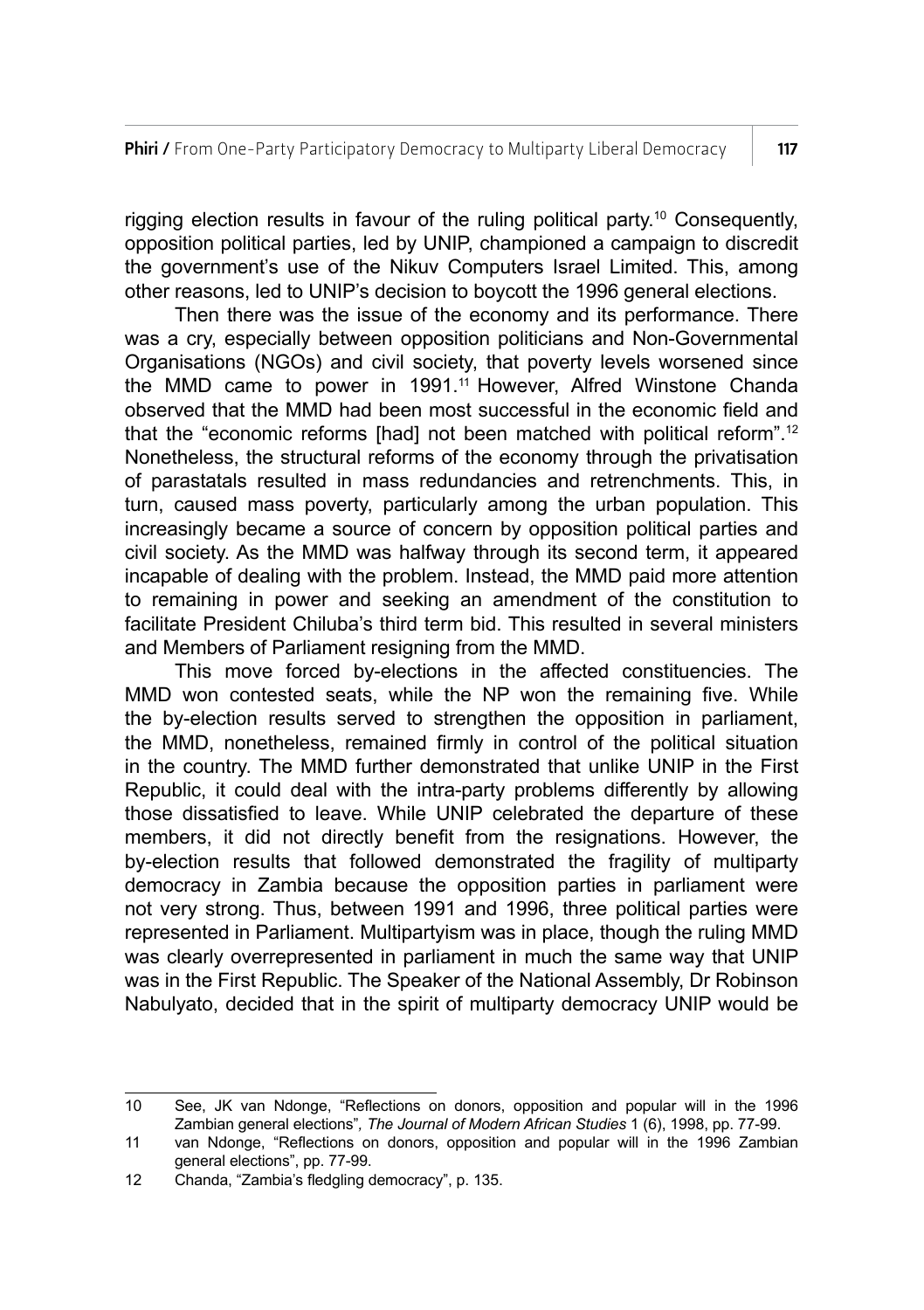recognised as the official opposition party in parliament, although it did not meet the criteria for that recognition. This recognition was the opposite of his decision on ANC in the First Republic. This situation lasted until 1996, after which there was no official opposition in parliament. It was only after the 2001 elections that the UPND and later after the 2006 elections that the PF were respectively recognised as official opposition parties in parliament because they had sufficient numbers in the house.

The MMD faced mass resignations by some of its founder members as the first MMD mandate was finishing. The major player was Dean Mung'omba, then Deputy Minister at the National Commission for Development Planning (NCDP). Mung'omba and others founded the Zambia Democratic Congress (ZDC), which soon emerged as a formidable political party and soon surpassed the NP in popularity. Undoubtedly, Dean Mung'omba projected himself as the next president of Zambia. He rated himself so highly that he believed that he would win the 1996 presidential elections. His television campaign advertisements were electrifying and persuasive. At the individual level, he was perhaps only matched to President Chiluba. Despite this projection, Mung'omba performed poorly during the elections. He hailed Zambians for turning up in their thousands to cast their votes.<sup>13</sup> He further implored the winners and losers to ensure peace and stability continued so that the democratic process was not derailed. Yet once the results were announced and Mung'omba realised that he had lost to President Chiluba, he refused to recognise the results claiming that the MMD rigged the elections.

Nonetheless, the 1996 Presidential and Parliamentary elections were heavily contested. This was yet another demonstration by Zambians that they had taken multiparty liberal democracy seriously. In the end, however, the opposition's performance was a dismal failure leading to the MMD returning to power easily. Several reasons can be cited to explain this poor performance by the opposition. Most opposition parties entered the race ill-prepared. As the NP executive secretary in Ndola observed, "the question of finance or lack of it, played a significant role in influencing the last [1996] elections".<sup>14</sup> The NP candidate further observed that, "mediocre performance by the opposition parties cannot be attributed solely to malpractice by the MMD as most opposition parties may want us to believe".15 These views were also expressed by a ZDC losing candidate who pointed out that while his party spent large sums of money on the presidential campaign, ZDC parliamentary candidates entered the race with no resources at all. The opposition parties were obviously disadvantaged compared to MMD candidates.

<sup>13</sup> *Times of Zambia*, 19 November 1996.

<sup>14</sup> *Times of Zambia*, 29 July 1997.

<sup>15</sup> *Times of Zambia*, 29 July 1997.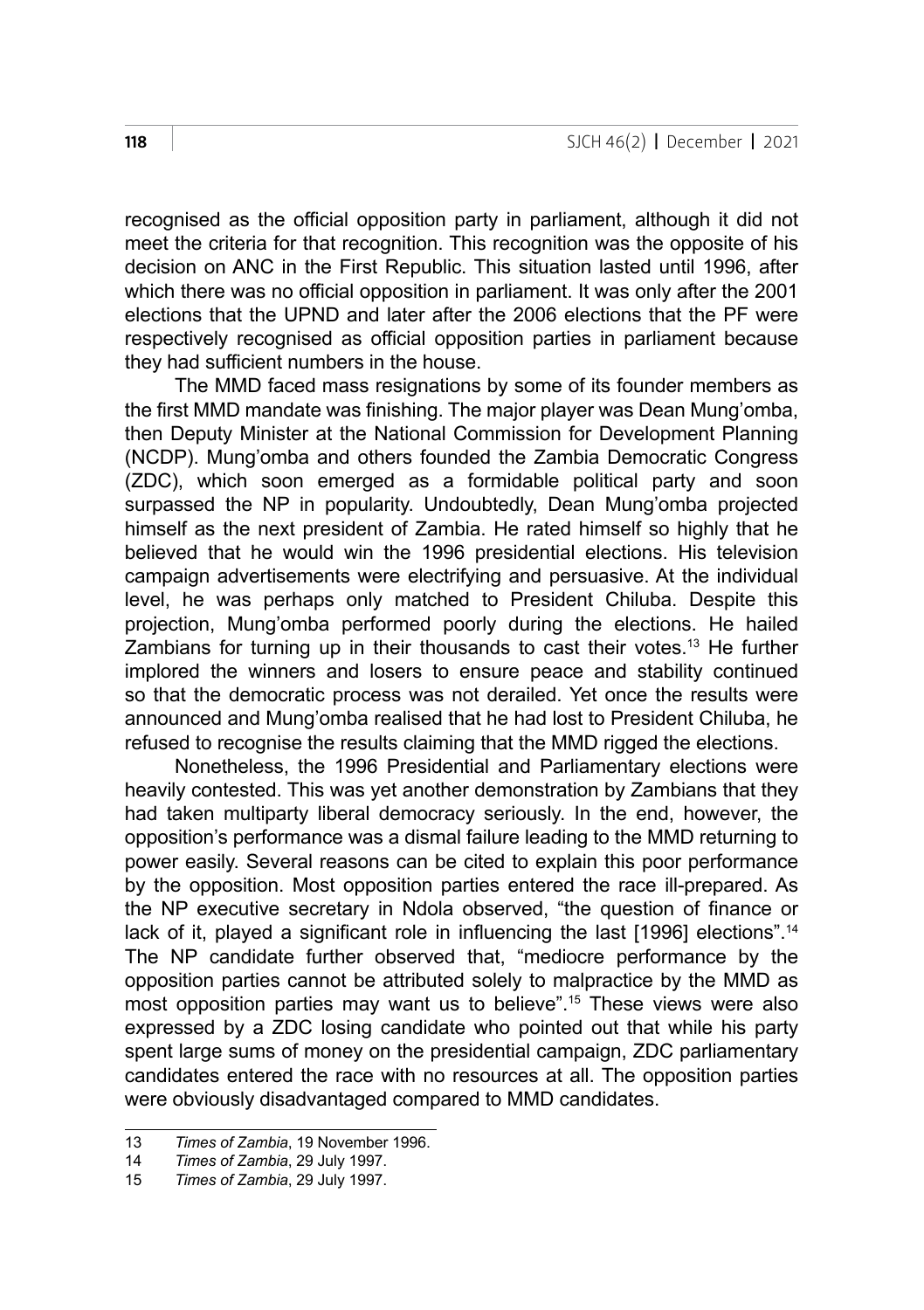Opposition parties also suffered from a lack of grassroots support and party structures to spearhead their campaigns. Some opposition parties fielded ill-prepared and inexperienced candidates. The NLP, for example, made an open invitation to anyone willing to be nominated on their party ticket. Party membership, therefore, appeared not to have been a requirement. Evidently, the NLP could not have been considered a serious contender in the competition for power. With UNIP boycotting the elections, the MMD had an easy task of retaining its grip on power. MMD's position was further made easy by the fact that only a minor proportion of the Zambian population was involved in political life. This resulted from apathy, which developed during the 27 years when UNIP monopolised power and exercised excessive control over all aspects of social life.

The plurality of opposition parties, while demonstrating the vibrancy of multipartyism in Zambia, also helped the MMD to easily win the 1996, 2001, and 2006 elections. Although voices of dissent against the MMD government were legion, because of their divided approach to dealing with the perceived shortcomings of the MMD government, the ruling party easily ran over the opposition. Instead of acknowledging this problem, the opposition parties in Zambia were engaged in some unproductive politicking, like participating in the burning of voters' cards. UNIP, which boycotted the 1996 elections, championed these unproductive and less than democratic methods of seeking redress in a democratic nation. UNIP was the largest and the most experienced political party. Its decision to boycott the 1996 presidential and parliamentary elections affected the outcome of those elections. Thus, contrary to President Chiluba's claim that his election to office and a majority of MMD candidates to parliament signified Zambia's achievement of the democratic ideal, the country remained a *de facto* one-party state because of the poor organisation of the opposition. The 1996-2001 parliament did not have an official opposition party because none of the opposition parties in parliament was large enough to qualify for recognition as the official opposition party in parliament. Not even the combined opposition members of parliament with Independent members of parliament met the requirement to be officially recognised as such. Thus, while Zambia was politically stable in the first ten years of the Third Republic, its democracy remained fragile because the country lacked a credible opposition.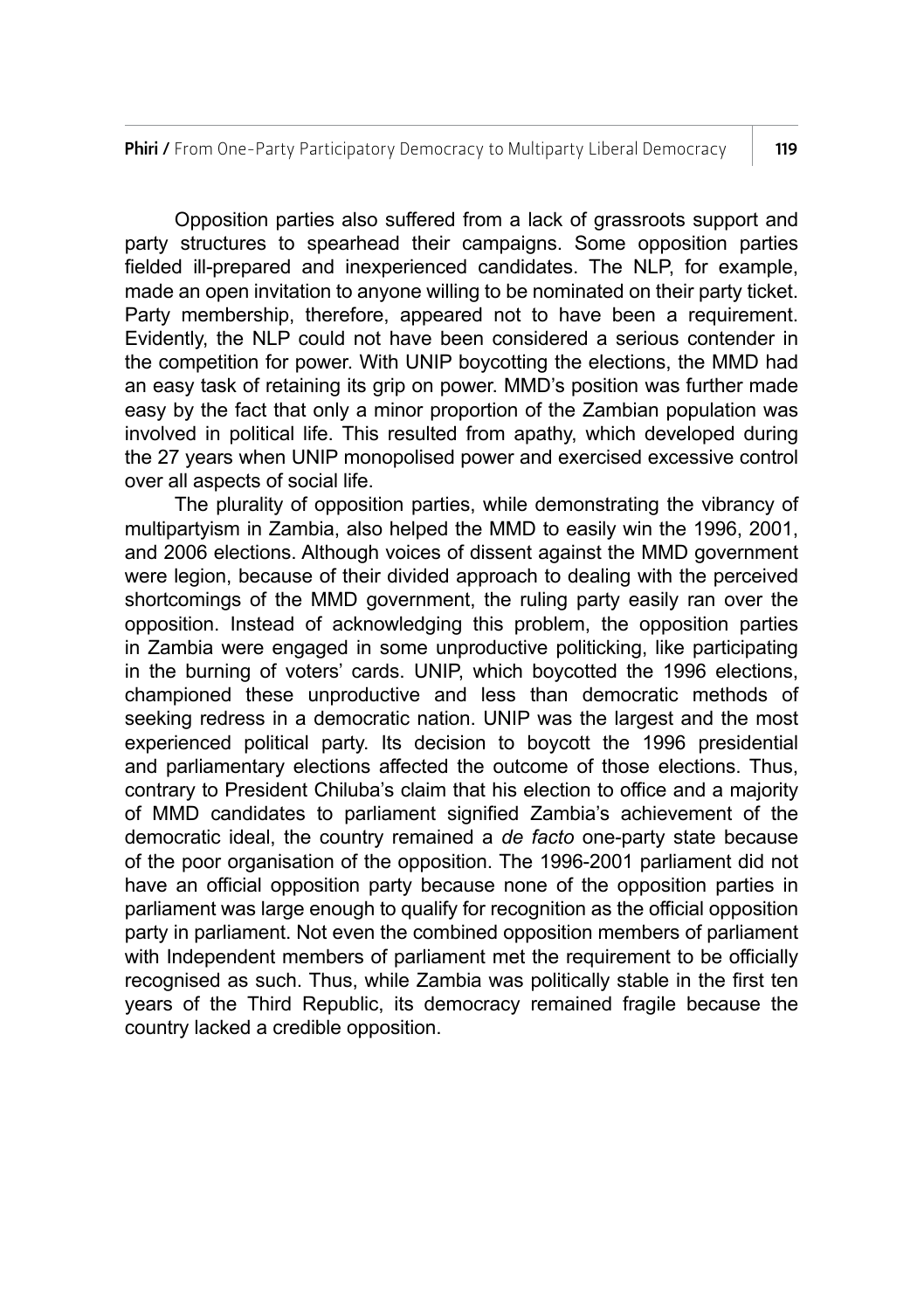### 2. FIHNICITY AND REGIONALISM: CHALLENGES FOR THE THIRD REPUBLIC

Ethnicity and regionalism have been considered as the only lasting forms of political association in most sub-Saharan Africa because the societies are culturally heterogeneous. Bertha Osei-Hwedie suggested that multiparty elections did not lead to social or ideological divisions. Instead, they emphasised the ethnic composition of the population and mutual hostility between ethnic groups.<sup>16</sup> Ethnicity and regionalism, with the behaviour of the political elites, are said to account for the major difficulties in the process of consolidating democracy in Zambia. This observation is not new. As far back as the First Republic in 1967, Robert Rotberg discussed the question of tribalism and politics in Zambia. In the discussion, ethnicity was identified as the source of problems for multiparty politics in the country.<sup>17</sup>

Many years later, Richard Sandbrook argued that communal cleavages complicated and undermined the give-and-take principle of democratic competition. He further argued that in societies where political parties are divided along ethnic or regional lines, people interpret the victory of one party as a victory of one ethnic or regional group.<sup>18</sup> While it is true that this undermines the future of democracy, there is a need to reassess the question of ethnicity and regionalism in Zambian politics. Clinging to ethnicity or regionalism as concepts for understanding the political history of Zambia may not be justifiable in the Third Republic.

From a theoretical perspective, an ethnic group can be defined as a community of people with shared perceptions, common origins, historical memories, values and expectations. These people make a deliberate effort to collectively press for their political and socio-economic interests. More often than not, ethnicity coincides with regionalism since ethnic groups are found in particular regions where the language of the dominant group is the lingua franca of the region. Consequently, therefore, ethnicity is politically significant in cases where a common culture is used to foster a common political agenda by an ethnic group. Osei-Hwedie suggests that in Zambia, political ethnicity is forged by a common language and a common experience.<sup>19</sup> According to Herbert Herzog, political ethnicity is a, "natural expression of group affiliation,

<sup>16</sup> B Osei-Hwedie, "The role of ethnicity in multi-party politics in Malawi and Zambia", *Journal of Contemporary African Studies* 16 (2), 1998, p.228.

<sup>17</sup> RI Rotberg, *The rise of nationalism in Central Africa: The making of Malawi and Zambia, 1873-1964* (Cambridge: Harvard University Press, 1965).

<sup>18</sup> R Sandbrook, *Politics of Africa's economic recovery* (Cambridge: Cambridge University Press, 1993), p. 96.

<sup>19</sup> Osei-Hwedie, "The role of ethnicity in multi-party politics", p. 229.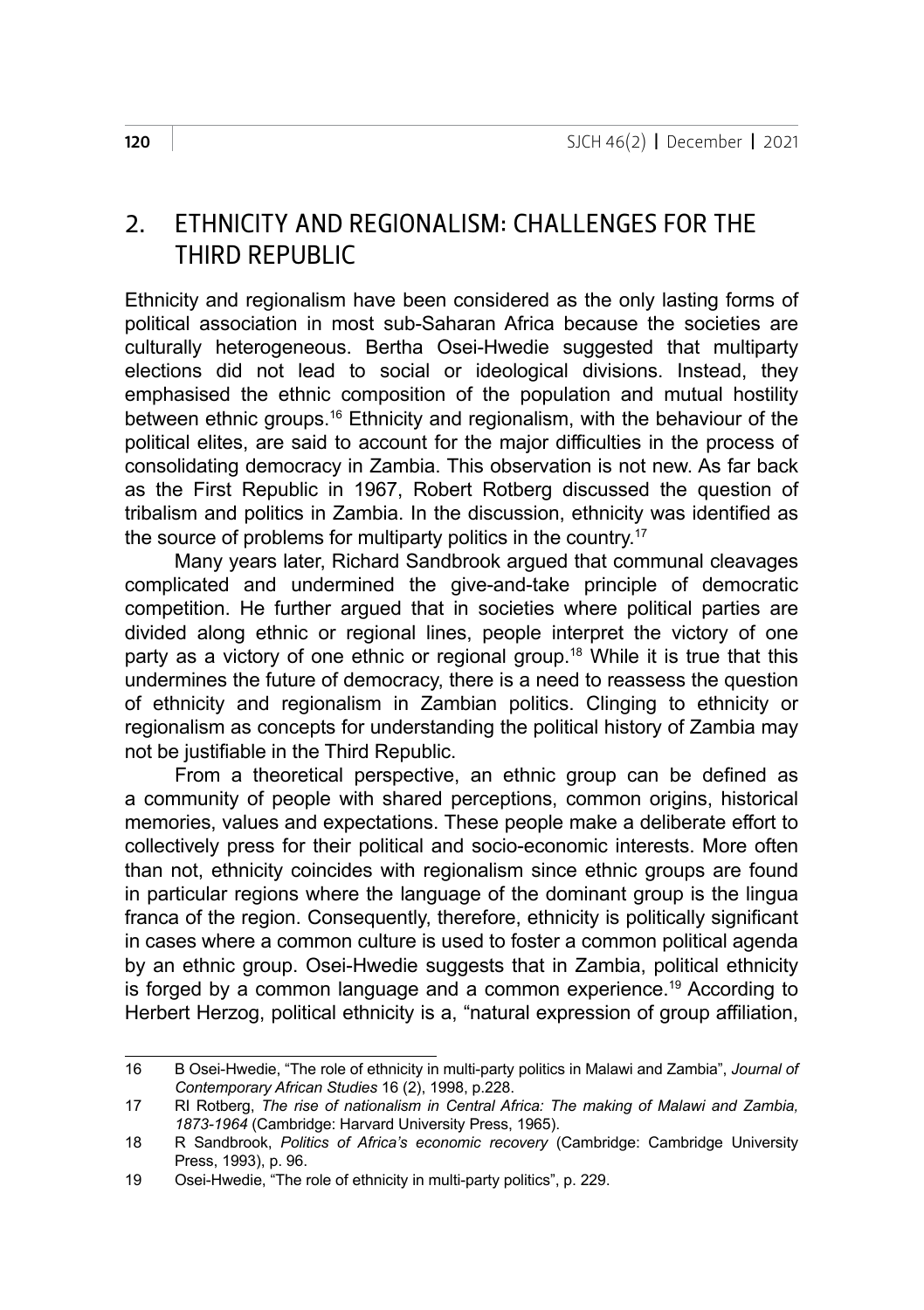a heritage of the past and the future tradition".<sup>20</sup> Furthermore, political ethnicity requires an elite or leadership to articulate its common ethnic, political and socio-economic interests to the central government. Thus, where political ethnicity was in place, a patronage culture based on ethnicity determined political behaviour and support.

Those who subscribe to the primacy of political ethnicity in Zambian politics suggest that there is a rivalry between four groups based on language: the Bembaspeaking group, the Tongaspeaking group, the Nyanjaspeaking group, and the Lozispeaking group.<sup>21</sup> However, this analysis masks a deepseated historical trend that has evolved, and one which Osei-Hwedie either deliberately ignores or they are not aware of Zambia's "One Zambia One Nation" motto is not without its history. Since the founding of the colonial state at the beginning of the last century, people from various ethnic groups within the country and from neighbouring countries migrated to the Copperbelt region and other towns in search of employment.

Inadvertently, the cross-cultural contact that followed, and that continues today, helped to build a culture of mutual acceptance. Lusaka's population has grown to two million, and that of Copperbelt towns has also grown to similar levels.22 The influence of these urban societies on the rest of the country is immense. Because of the high levels of urbanisation, Zambia has experienced high levels of inter-tribal marriages whose offspring are considered "proper" Zambians. Children of inter-tribal marriages do not usually align themselves to one ethnic group. They usually consider themselves as belonging to two ethnic groups and have loyalties to both. This is important because urbanisation has rendered the traditional matrilineal or patrilineal influences less important in determining family heritage. Furthermore, language is no longer such an important criterion for the political divide. Many Bemba speakers on the Copperbelt do not come from any of the Bembaspeaking groups identified by Osei-Hwedie, just as many Nyanja speakers also do not come from the groups she has identified. It is, therefore, plausible to suggest that political ethnicity in Zambia does not function in the manner that Osei-Hwedie describes.

It is also important that the analysis should examine the political profiles of leaders who are in inter-tribal marriages. Vera Tembo Chiluba, the late President Chiluba's wife, was from Eastern Province, while the wife of former Vice President Lieutenant General Christon Sifapi Tembo, Nangamba

<sup>20</sup> H Herzog, "Social construction of reality in ethnic terms: The case of political ethnicity in Israel", *International Review of Modern Sociology* 15 (1-2), 1985, p. 46.

<sup>21</sup> Osei-Hwedie, "The role of ethnicity in multi-party politics", p. 231.

<sup>22</sup> Zambia, 2010 Census of population and housing, Volume 11, National descriptive tables, Central statistical office, Lusaka, November 2012.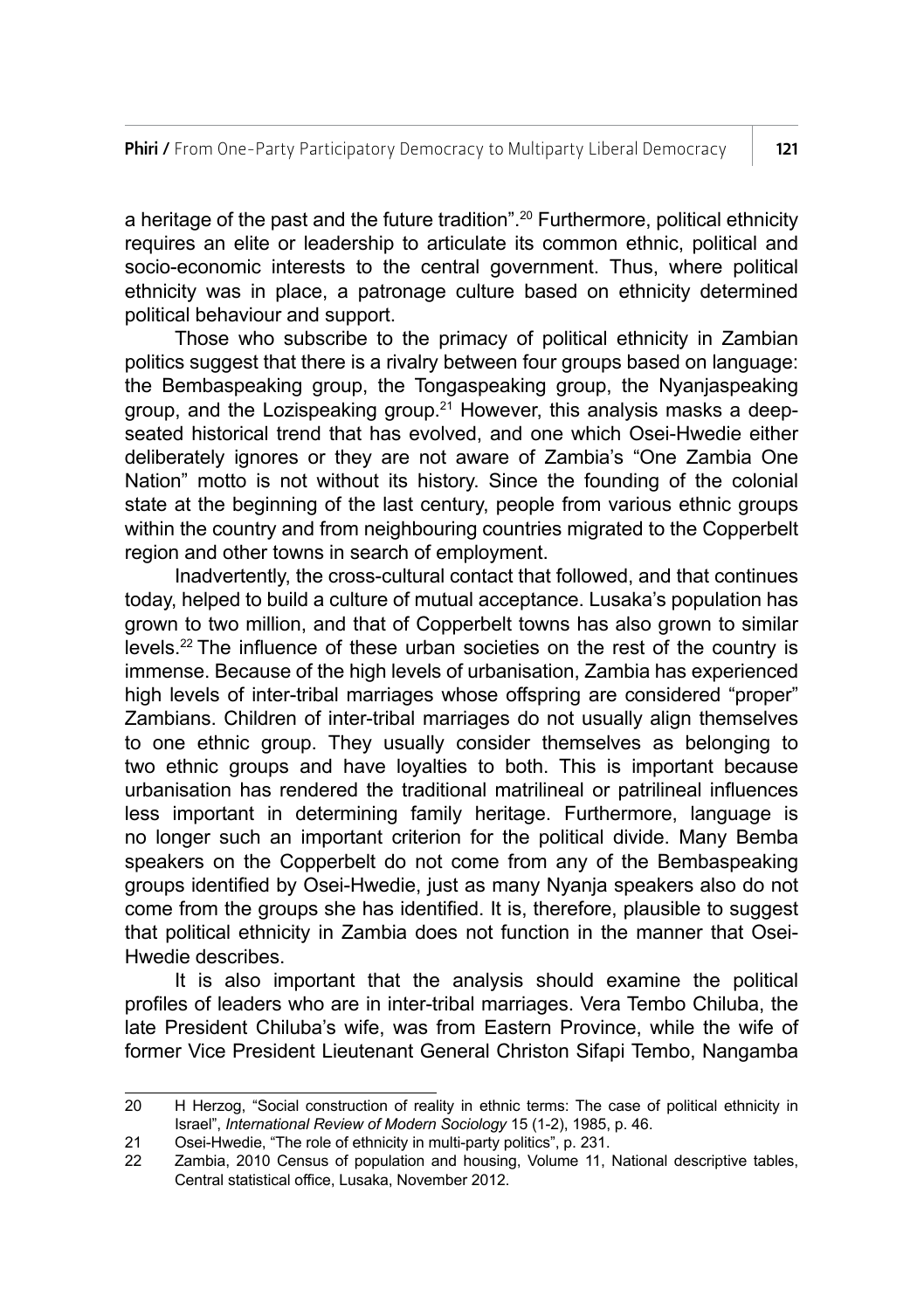Nellie Nachombe, was from Southern Province. There are several politicians, including Members of Parliament, who are in inter-tribal marriages. There is no doubt that such politicians and parliamentarians are influenced by such unions in their political conduct. In fact, several politicians have never resided in their so-called home areas. The only home they have known are the areas where their fathers or grandfathers went to work.

While it is true that the political rhetoric in Zambia describes certain political parties as tribal parties or regional political parties, the major political parties like the MMD, UNIP, PF and UPND cannot be considered as tribal parties. They are national in character. An important development that defies the ethnic analysis of Zambian politics since 1996 is over the suspensions and expulsions that rocked the MMD. The most important of these expulsions was that of the MMD National Treasurer and Minister of Environment, Benjamin Mwila, for having declared his intention to stand for MMD presidency and the Zambian president in 2001.<sup>23</sup> When Mwila made the announcement in early 2000, he conformed speculations that had been going on for months. Mwila was believed to be President Chiluba's uncle. Yet on the political scene, there was more conflict between them than proponents of political ethnicity care to understand. On 6 August 2000, heavily armed police sealed off Mwila's home in Lusaka's Chudleigh residential area, apparently to search for seditious material. The search yielded nothing and was believed to have been conducted to intimidate him.24 Mwila had announced the formation of his own political party to challenge the MMD presidential candidate in 2001. He became president of the Zambia Republican Party (ZRP). The ZRP was born out of the merging of Mwila's Republican Party (RP), the Zambia Alliance for Progress (ZAP) and the New Republican Party (NRP).

The government's excessive use of violence and force against Mwila suggests that after 1996 political cleavages do not just happen between ethnic groups but within ethnic groups as well. Although it is too early to form a solid view about this new trend, there is some evidence that suggests a rethinking of political ethnicity as a major factor in Zambian politics. Nonetheless, the political elites, from time to time, appealed to ethnic affiliations to maximise political support. But those who did this, risked being shunned by the electorates because Zambians (especially in urban areas) were generally not comfortable with politicians who subscribed to ethnic politics. Nonetheless, while there were clear signs that inter-tribal marriages were neutralising ethnic

<sup>23</sup> The New Humanitarian, [https://shop.un.org/rights-permissions,](https://shop.un.org/rights-permissions) accessed on 28 January 2022)

<sup>24</sup> "Zambia: Police search for arms in former minster's house", *Panafrican News Agency* (Dakar) 6 August 2000, [https://shop.un.org/rights-permissions,](https://shop.un.org/rights-permissions) accessed on 28 January  $2022$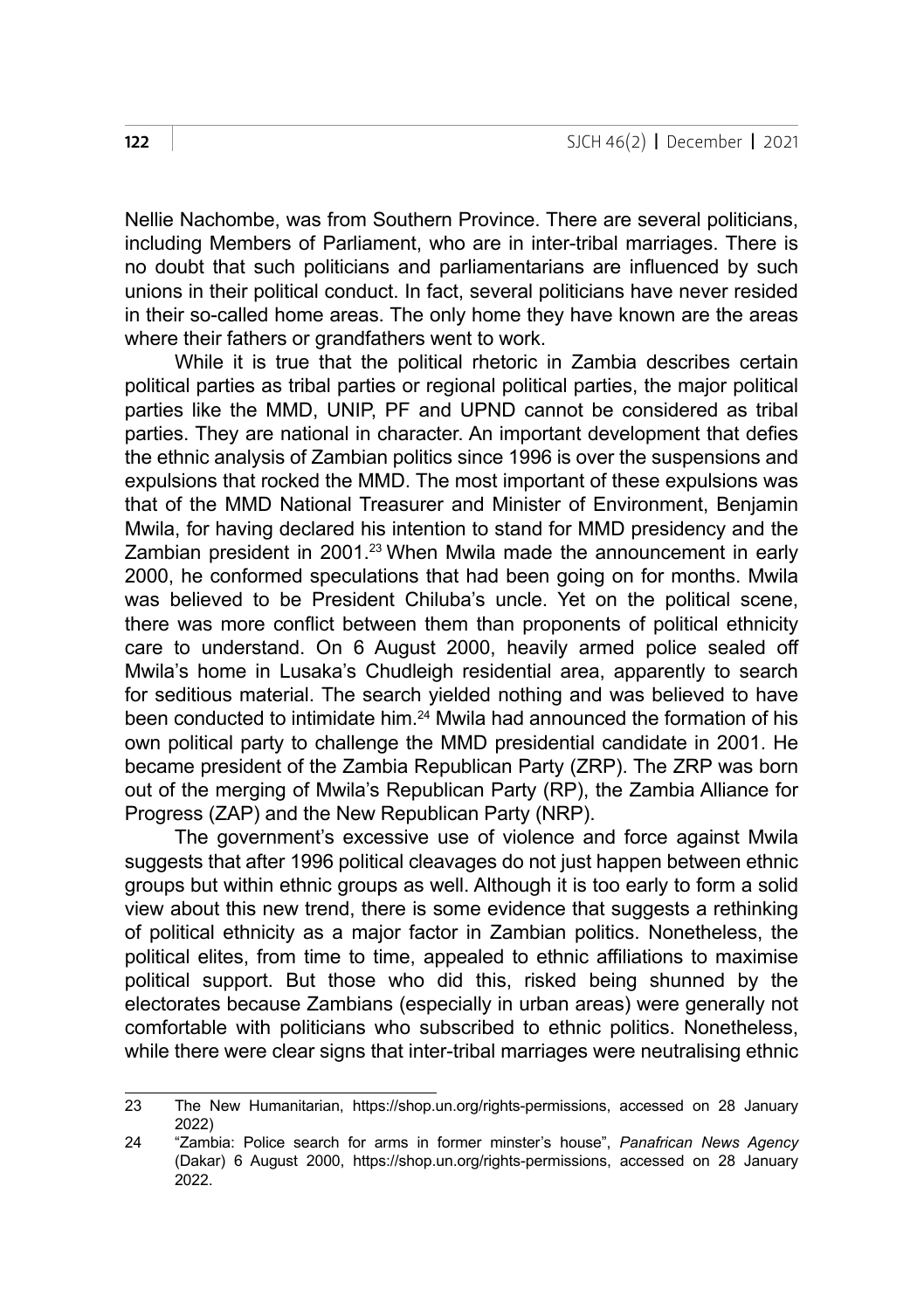feelings, especially in urban areas, it would be wrong to expect ethnicity to disappear from the political arena. The third term debate, which among other things, revitalised both racism and ethnic politics, created a political crisis in the nation that threatened peace and stability that existed since the country attained independence in 1964.

The above notwithstanding, the UPND has been struggling and failing to address the tribal tag that has continued to haunt it since its founding. Sadly, as the country was geared for the 2001 tripartite elections and all political parties were dressing themselves in national dress to gain support from all parts of the country, the UPND was sinking deeper in tribal campaigns. This was championed by the Tonga Traditional Association (TTA), which openly called upon all Lozis, Tongas and Nkoyas to back the UPND leader Anderson Mazoka for election as president of Zambia.25 While it is incontestable that regional and ethnic interests do still play a role in the politics of Zambia, an open and blatant campaign on tribal lines, as the UPND did, was a sure way of losing the contest. Generally, Zambians do not take kindly political parties and indeed political leaders who subscribe and condone tribal and regional politics. During the run-up to the 2001 tripartite elections, only two political parties, The Agenda for Zambia (AZ) and the UPND, entered the race with the tribal tag firmly stuck on them.

As a result of that, the AZ failed throughout its campaign period to attract membership and support outside the Western Province. On the other hand, the UPND experienced a decline in support when the TTA openly stated, "we are not ashamed of that […] Lozis, Nkoyas should support our choice. […] All Southerners will support Mazoka".<sup>26</sup> Evidently, the experience of both the AZ and the UPND support our view that both at the theoretical and practical levels, it is futile to continue emphasising political ethnicity as a major factor in the political process in Zambia. Yet, it is important to note that because of the lack of clear class distinction between the rich and the poor in the Zambian society as a result of the declining economic conditions of the people, there is a general tendency to resort to ethnic affiliations for political support instead of class affiliation. It is in this respect that scholars still find ethnic analysis to provide an explanation of the political behaviour of most Zambian politicians in the political arena. Our view is that such an approach should be taken with some caution considering the changing character of the Zambian society arising from a very high rate of urbanisation.

The election results of the 27 December 2001 tripartite elections confirm the view that any political party that seeks to form a national government

<sup>25</sup> *The Post*, 12 October 2001.

<sup>26</sup> *The Post*, 12 October 2001.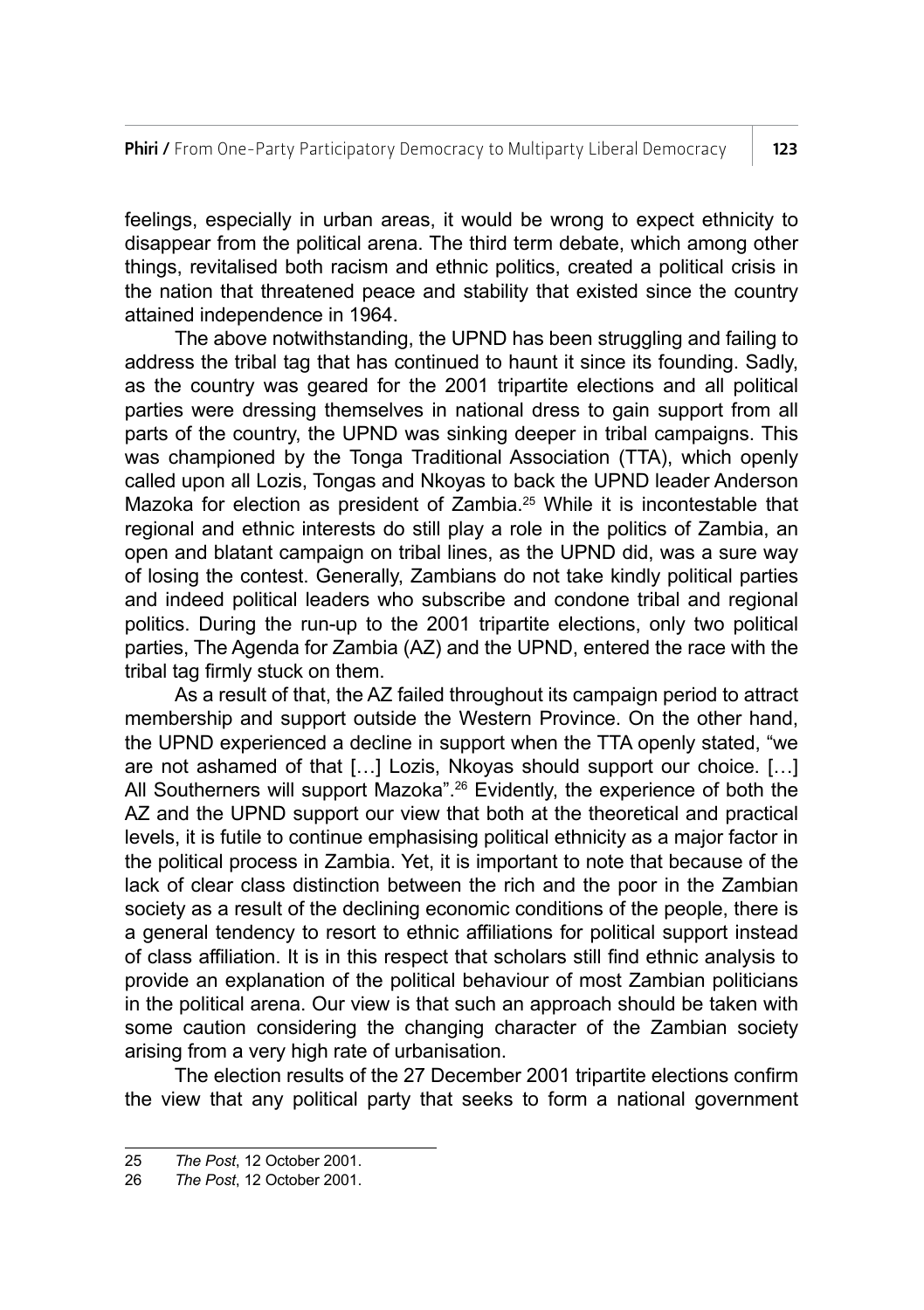on the basis of ethnic strength can not make it. This is why the UPND lost ground to the ruling MMD because it laid emphasis on ethnic support and won all seats in the Southern Province but performed poorly in other provinces, except in North Western Province. In a unitary state like Zambia, with its current constitution, a political party needs national support to win enough votes to form a government. Arguably therefore, ethnic and regional politics in Zambia cannot be used as a basis to seek national political office. The way MMD and Levy Patrict Mwanawasa emerged winners from tripartite elections confirms this observation. In fact, UPND's overwhelming defeat of the PF in the 12<sup>th</sup> August 2021 tripartite elections was yet another clear demonstration that ethnicity and regionalism were not acceptable in the political arena. In the 2021 tripartite elections, the UPND took a national approach in its campaigns, and its campaign messages were focused on the "One Zambia One Nation" Motto. The UPND got 61.6 per cent of the votes while the PF got 36.0 per cent of the votes.<sup>27</sup>

# 3. THE THIRD TERM DEBATE: RETREAT FROM DEMOCRACY TO AUTOCRACY?

This article opened with a quotation in which President Chiluba suggested that, "the will and consent of the people is the basis of power and legitimacy of government". The third term debate in Zambia, which started soon after the appointment of District Administrators (DAs) towards the end of 1999, however, raises serious questions about the nature of the concept of the will of the people. The third term debate was supposedly initiated by MMD party cadres who began to petition President Chiluba to consider standing for a third term during the 2001 presidential elections despite constitutional restrictions. *The Monitor* suggested that the campaign was funded by the State House.<sup>28</sup>

The DAs mobilised scores of cadres to champion the cause and even brought some cadres who camped at Parliament Motel and vowed not to go back to their home provinces until President Chiluba had given in to their demand. These cadres were later moved from Parliament to the State Lodge following Members of Parliament protests to the Speaker of the National Assembly. The manner in which the MMD handled the third term debate demonstrated the development of autocratic tendencies within the MMD and the political arena in Zambia. The 2001 MMD provincial conferences were characterised by undemocratic behaviour in which the concept of "the

<sup>27</sup> The Zambian election results: All here with analysis, democracy in Africa*,* <https://democracyin> Africa.org, accessed on 4 January 2022.

<sup>28</sup> *The Post*, 29 April 2002.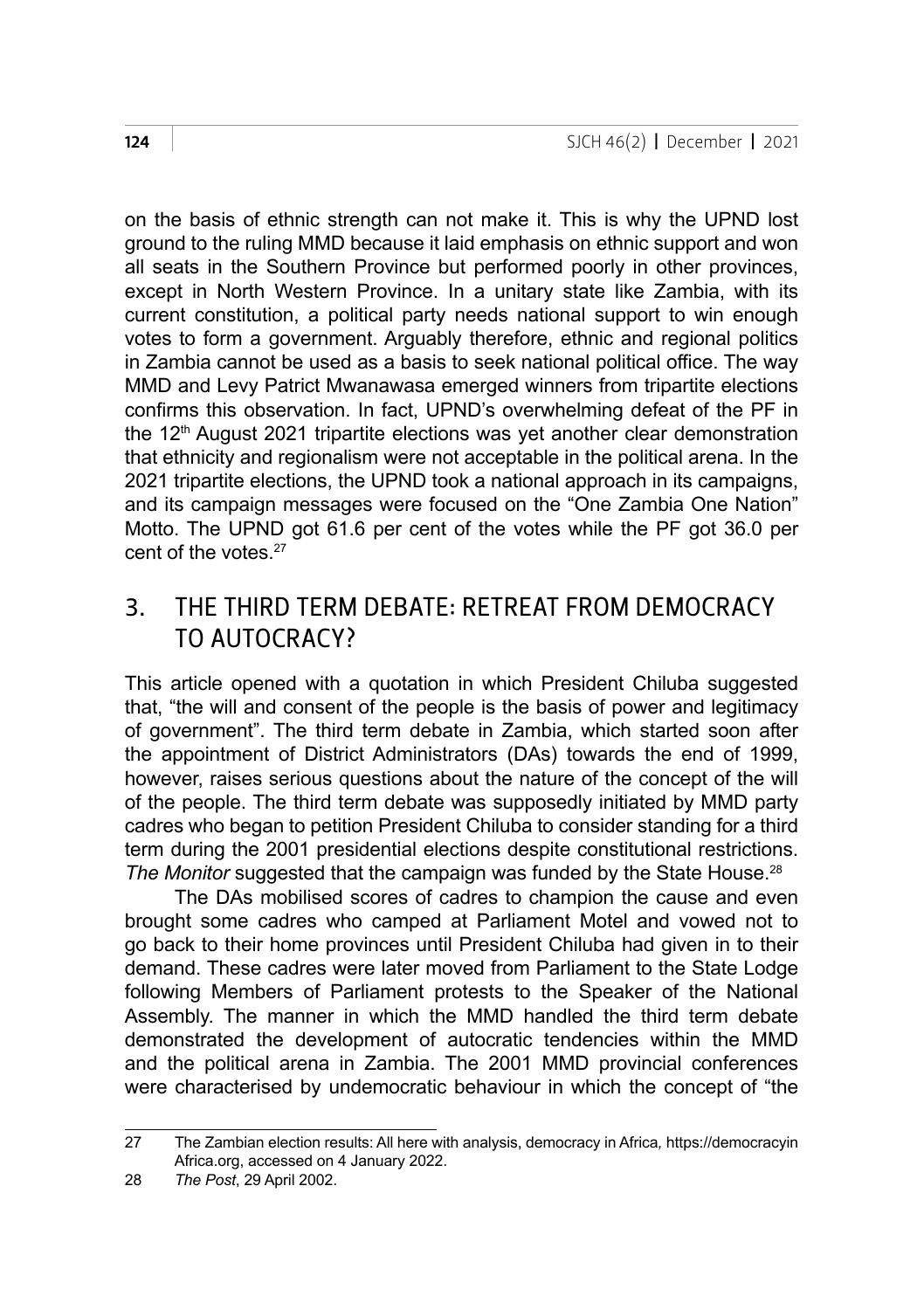will of the people" was manipulated. There was no doubt that the attempted perversion of the Constitution and encroachment on the liberal democracy that the Zambian people fought for in 1991 was on the brink of chaos and mob rule. Arguably, a political system where the president, backed by a small group of people, sought to control the power of the state and used that power in a self-serving manner was far from democratic dispensation. The MMD demonstrated that it was willing to do whatever it took to carry out its agenda of converting the republic, a government under the authority of the people it governed, into an autocracy.

However, the attempt received a sharp reaction from a cross-section of the Zambia society, including the Church and NGOs. The anti-third term campaign received support when the MMD Vice President Brigadier Godfrey Miyanda spoke out and called upon President Chiluba to open the campaign for the presidency.29 It became apparent that autocracy would be kept in check because the vast majority of Zambians decided not to tolerate the attempted perversion of the Constitution.<sup>30</sup> The Republican Vice President Lieutenant-General Christon Tembo added his voice to the anti-third term debate when he spoke at the Law Association of Zambia (LAZ) organised rally on 21 April 2001. Several ministers, including the Minister of Legal Affairs Vincent Malambo, added their voice to the anti-third term debate. The two senior ministers regretted the fact that the President initiated a political crisis that pitted him against his ministers, which was yet another misfortune of multi-partyism in the Third Republic.

The political crisis in the MMD came to a head during the party's fourth convention held at the Mulungushi Rock of Authority near Kabwe when the Republican Vice President Lieutenant General Christon Tembo, the MMD Vice President Brigadier General Godfrey Miyanda and several Cabinet Ministers and Members of Parliament were barred by party cadres from attending the convention. The convention was called to amend the MMD Constitution to facilitate President Chiluba's bid for a third term. All members of the MMD National Executive Committee (NEC) opposed to the third term were barred from attending the convention which took place from Saturday 28 April to 2 May 2001. The only member opposed to the third term who attended the convention was the party Chairman Sikota Wina.31

<sup>29</sup> *Times of Zambia*, 2 March 2001; *Zambia Daily Mail*, 2 March 2001.

G Thole, "Zambians gang up against Chiluba's third term", Information dispatch online 22 February 2001, http:/www.dispatch.co.zm/news, accessed on 18 June 2020, See also, "We pray that Chiluba comes to his senses, says Mwanakatwe', Information Dispatch Online, 22 February 2001,http:/www.dispatch.co.zm/news, accessed on 18 June 2020.

<sup>31</sup> "Ruling party convention goes ahead", The New Humanitarian, 26 August 2001 [https://www.](https://www.thenewhumanitarian.org/news/2001/04/30-1) [thenewhumanitarian.org/news/2001/04/30-1,](https://www.thenewhumanitarian.org/news/2001/04/30-1) accessed on 29 January 2022.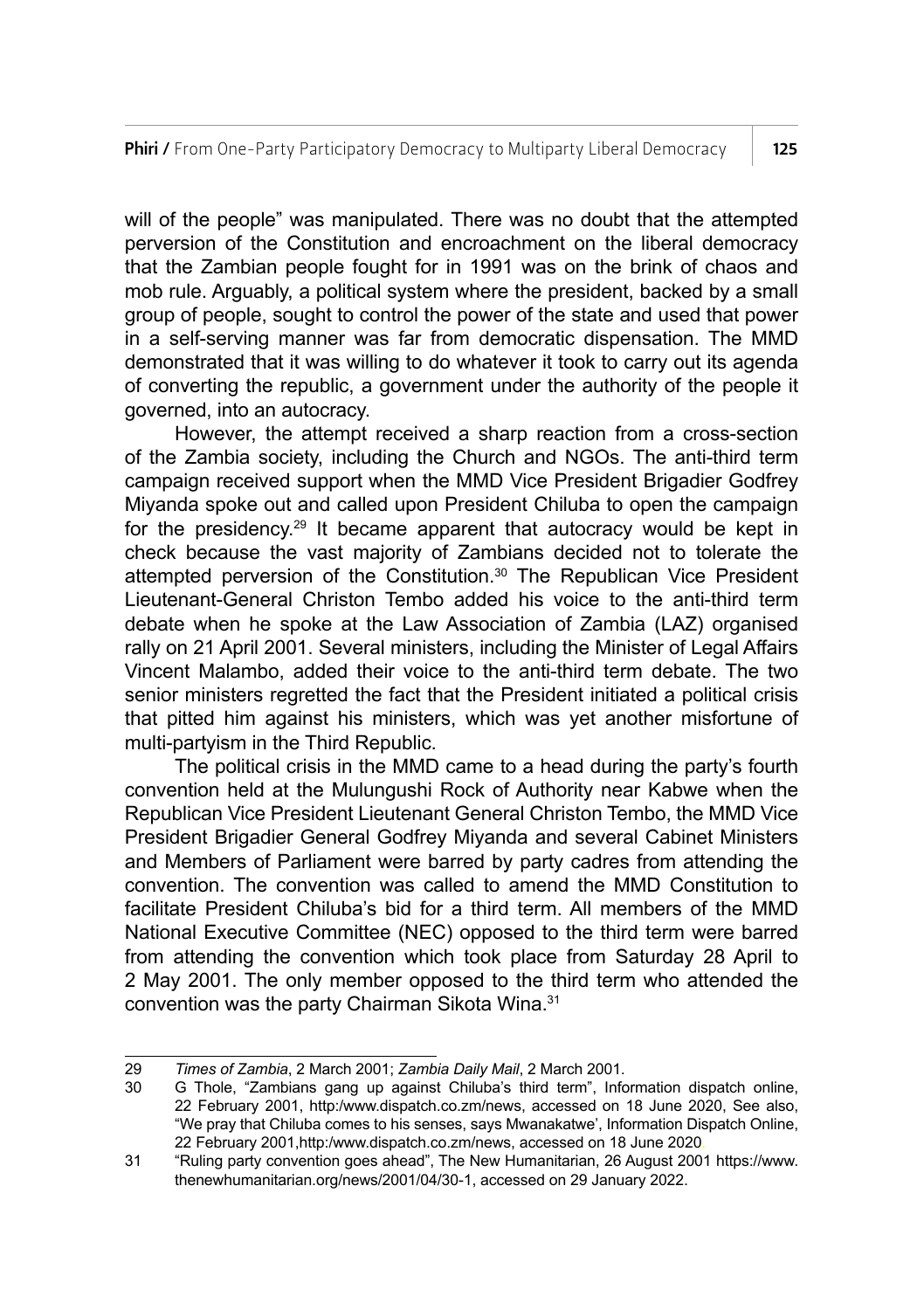His presence at the convention was strategic because the pro-third term members needed him to chair the proceedings of the meeting. It was evident during the convention that Wina went to the convention without the blessing of some of his closest allies, who included his wife, Princess Nakatindi Wina, who was conspicuously absent. Under normal circumstances, she would have been by his side. Later there was speculation that Sikota Wina was forced to go to the convention and perform the role of chairman. After the convention, both Sikota Wina and Princess Nakatindi Wina maintained an unusually long period of silence. They did not comment on the proceedings of the convention, nor did they associate themselves with the expelled members of the MMD.

Meanwhile, the MMD Electoral Commission Chairman Chifumu Banda and two other members of the commission stepped down as preparations for MMD NEC elections were underway, citing serious irregularities over election procedures. The Commission was denied lists of delegates who were qualified to vote at the convention. Chifumu Banda argued that he was too senior and a respected lawyer to be associated with the serious irregularities at the MMD convention. He stated that he did not want to be associated with the manipulation of the country's democratic principles. Despite these revelations, the MMD convention continued, and the elections were conducted, resulting in 18 NEC members being returned unopposed. $32$  The only post that was seriously contested was that of vice president because Paul Tembo allegedly refused to give way to Enock Kavindele. Initial reports indicated that Paul Tembo beat President Chiluba's favourite candidate, but after more than four recounts, Kavindere was declared the winner by 516 votes against Tembo's 515 votes. Tembo and his supporters immediately left the convention. Tembo later joined the Forum for Democracy and Development (FDD) before he was brutally murdered in July 2001.

At the close of the convention on 2 May 2001, 22 senior members of the party, including the Republican Vice President and Party Vice President, were expelled from the MMD.<sup>33</sup> This was despite the court injunction earlier obtained by those opposed to the third term restraining the MMD from expelling them from the party. Thus far, the spirit of autocratic rule seemed to have succeeded and further demonstrated the intransigency of the MMD. The court injunction was extended on three occasions and remained in force for over a month. This meant that the expelled members of the MMD were legally members of the party.

Although President Chiluba suggested that the convention, by amending the MMD constitution, had made a great achievement, the convention

<sup>32 &</sup>quot;Ruling party convention goes ahead", The New Humanitarian.<br>33 The Post (Lusaka) 12 October 2001

<sup>33</sup> *The Post (Lusaka),* 12 October 2001.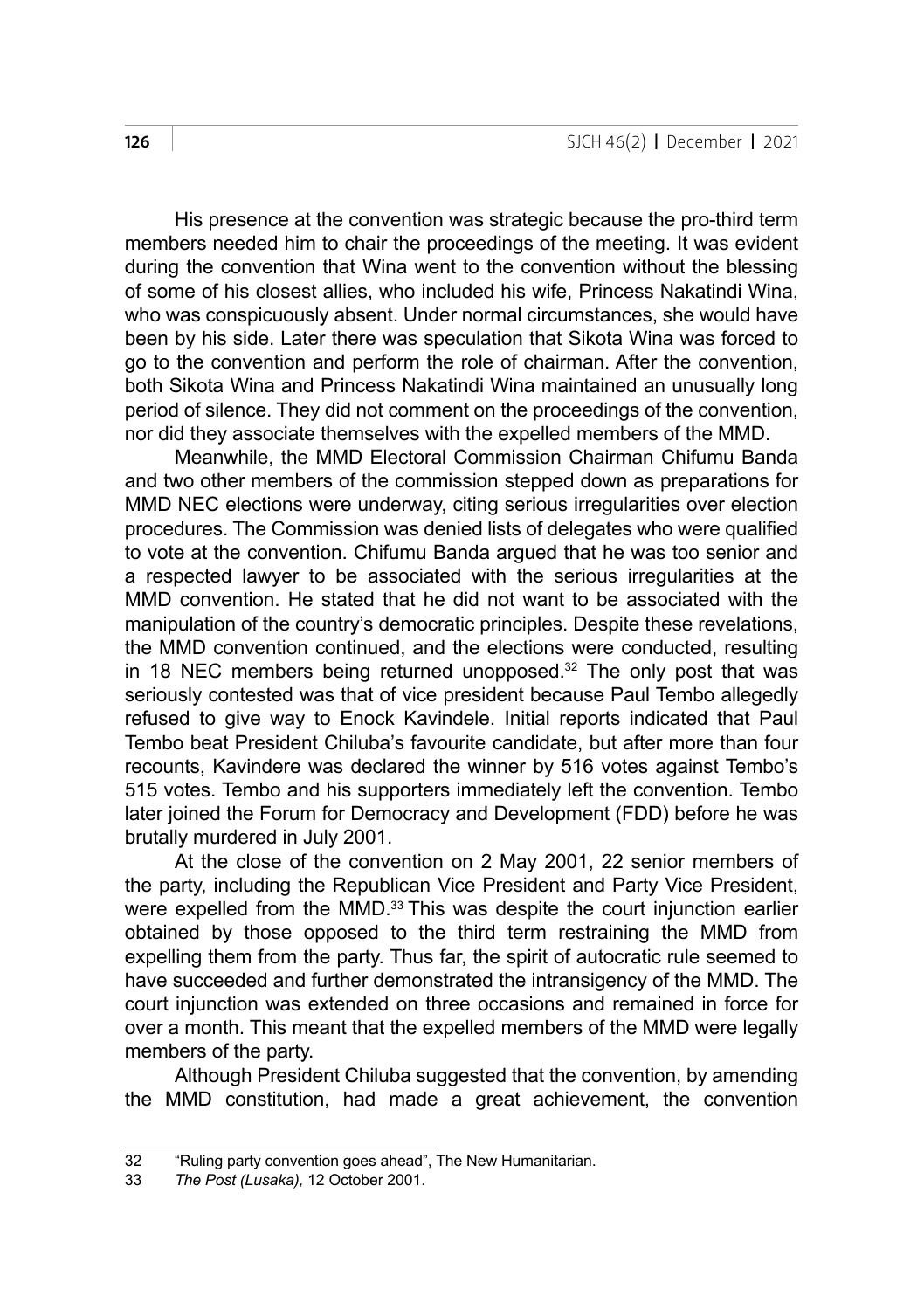actually left the MMD seriously divided and without a clear direction. This was especially after his address to the nation that he would not seek re-election for a third term but that the NEC would have to identify a Republican presidential candidate. By the end of May 2001, it was not clear who the MMD presidential candidate would be. The newly appointed Minister of Information, Vernon Johnson Mwaanga, told a press briefing on 28 May that the MMD had begun a serious search for a presidential candidate.34 It was only in early August that the first Vice President in the Third Republic, Levy Patrick Mwanawasa, was elected by NEC as the MMD presidential candidate.

That the MMD amended its party constitution to enable President Chiluba to stand for a third term as MMD President clearly demonstrated the lack of political maturity in the MMD. The failure by senior politicians to acknowledge that the republican constitution was supreme and that party constitutions are subordinate to the Zambian constitution only served to complicate the constitutional crisis in the Third Republic.

Although the injunction obtained by Lieutenant General Christon Tembo and Brigadier General Godfrey Miyanda restraining the MMD from expelling them from the party remained in place, some of the 22 expelled members formed a new party called the Forum for Democracy and Development (FDD) under the chairmanship of Simon Zukas. Lieutenant General Christon Tembo formally resigned from the MMD and took up the position of interim vice president of the FDD. The other expelled members initially remained outside the FDD, pending the High Court decision regarding the court injunction.

Simon Zukas pointed out that one of the fundamental pitfalls of party politics in Zambia was that the party president was all too powerful from the time of independence. He observed on a radio talk-show programme on Radio Phoenix on Thursday 31 May 2001 that the MMD drifted along this line when President Chiluba and not party President Elias Chipimo began to chair NEC meetings.35 This rendered the party chairman irrelevant. In the process, the party chairman became a passenger in the affairs of the MMD. Zukas suggested that the FDD would not allow a similar situation to develop in the new party, which would be more open and, "embrace a broad section of Zambians going way beyond the expelled 22 MPs".36 There is no doubt that because all power rested with the president, party structures in the sections, wards and constituencies paid attention to what the party president wanted. This created a situation where the party president literally owned the party. Under this arrangement, it was easy for the party president to manipulate the various organs of the party and begin to use mobs to affect his intentions and

<sup>34</sup> *The Post (Lusaka*), 12 October 2001.

<sup>35</sup> *Radio Pheonix*, "Live interview programme", 31 May 2001.

<sup>36</sup> *The Post*, 28 May 2001.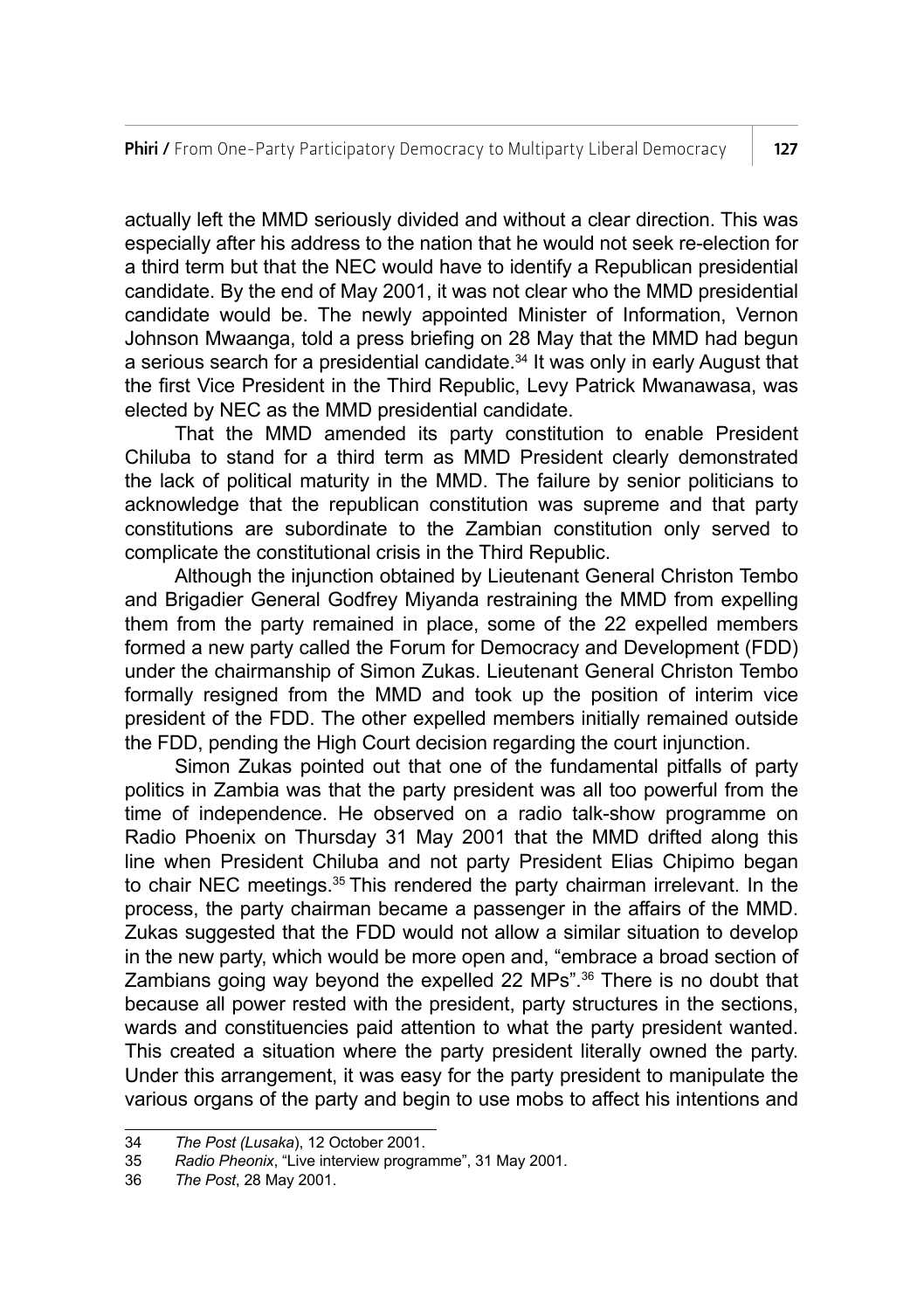designs. Autocratic behaviour on the part of the MMD government became an attractive option in the name of democracy.

It is important to point out, however, that autocratic behaviour did not only become a common feature within the MMD but that it was becoming a national political phenomenon. The leadership wrangles in UNIP and the subsequent suspension of Francis Nkhoma from the presidency and his subsequent replacement by Tilyenji Kaunda reflected more the work of autocracy and mob psychology than democracy. In December 2000, Rabbison Chongo, who was the acting UNIP president following the suspension of Francis Nkhoma, was roughed up and thrown out of his office by Lusaka UNIP youths.<sup>37</sup> Arguably, therefore, autocracy became a common political alternative to democracy, and there was a way in which politicians were subscribing more to autocratic tendencies in the name of democracy and the will of the people.

However, the news that the MMD had amended the constitution to facilitate President Chiluba's bid for the third term resulted in mass demonstrations by students in higher learning institutions. The demonstrations grew when he was re-elected party president unopposed. For the first time in many years, University of Zambia students peacefully demonstrated together with Evelyn Hone College students and those from Chainama College of Health Sciences. Although the demonstrations went on for several days, there were no reports of stone-throwing or harassment of motorists. Undoubtedly, students understood exactly what they were demonstrating against. There were also very clear indications that the anti-third term demonstrations were supported by nearly all students.

Meanwhile, the third term debate was clouded by the birth of seemingly state-sponsored NGOs, which began to champion the call for a referendum on the question of the constitution. Mike Zulu's National Organisation for Civic Education (NOCE) conducted a controversial opinion poll over the issue and suggested that the Zambian population was split over the matter. NOCE, nonetheless, continued to call for a referendum as the only way forward. However, the outcome of the MMD convention, particularly the amendment of its constitution and the election of President Chiluba for a third term, galvanised the nation against the third term and President Chiluba's intention to amend the Republican constitution.<sup>38</sup> Labour Day celebrations were characterised by anti-third term speeches by labour leaders, as well as by Labour Minister Edith Nawakwi.

<sup>37</sup> *The Post*, 28 December 2000.

<sup>38</sup> *The Times of Zambia*, 2 February 2001.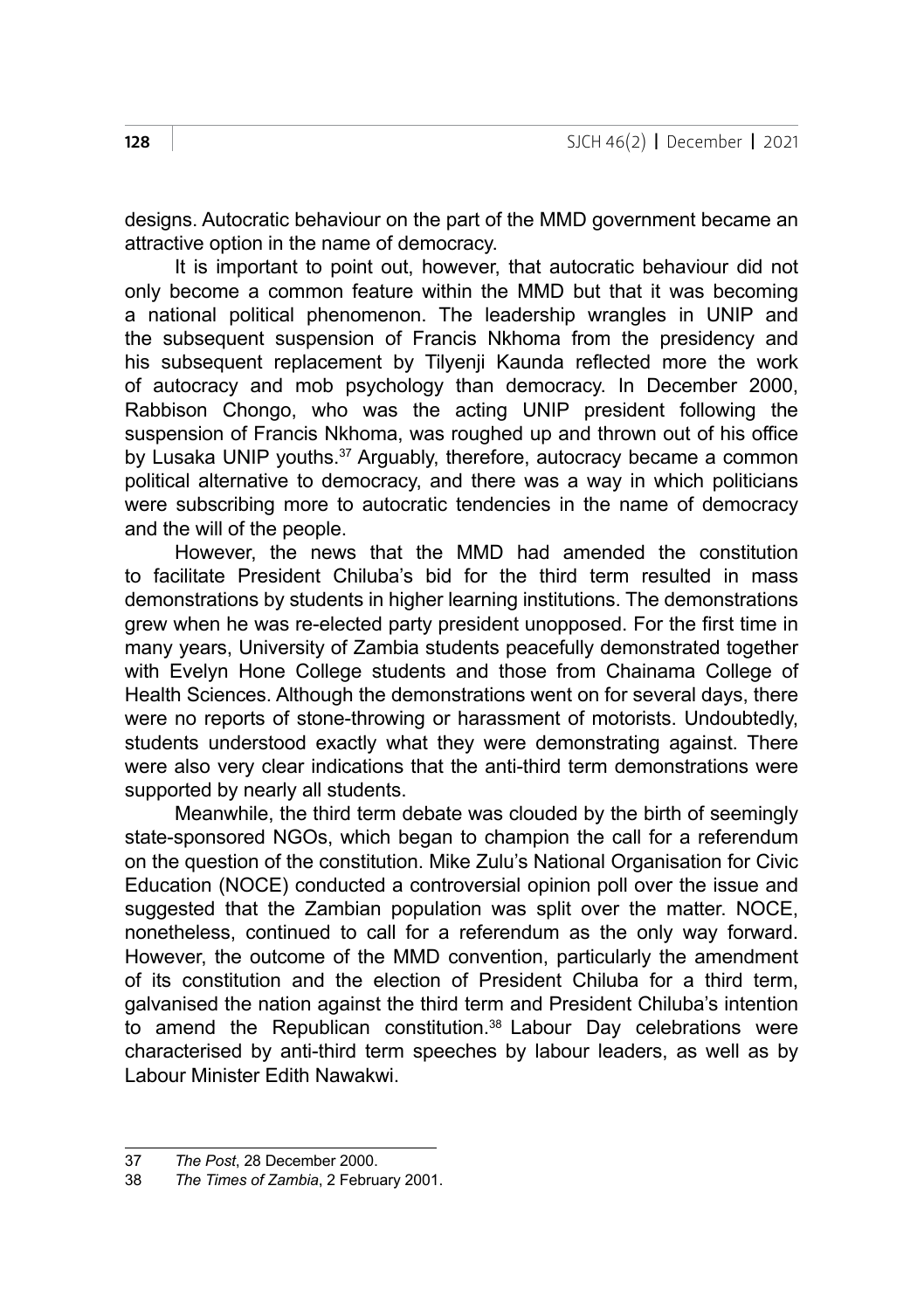Because of mounting pressure from civil society and other interest groups, President Chiluba closed the fourth MMD convention without stating his position regarding his candidature for a third term as Zambian President. He stated that he would do so in a few days after taking into account national interests. The nation did not wait very long. In a late-night address on radio and television, he told the nation that,

Ten years ago, when you, the people of Zambia, opted for popular government, I promised that I would serve faithfully and that when I had served my two terms, I would leave office. That has always been my position, and that is the only statement that I have made. I have said nothing to repudiate that or contradicted my earlier pronouncements. I still stand by my word. I will leave office at the end of my term.<sup>39</sup>

President Chiluba made these revelations while blaming interests groups for derailing the third term debate, which he claimed started with public petitions for him to stand for another term of office. He bitterly lamented that the effort ended with a malicious campaign, and accused the anti-third term MMD members of ganging with opposition parties and mobilising students to demonstrate against the amendment of the Republican Constitution.

Clearly, President Chiluba's pronouncement that he had no intention of seeking a third term as president of Zambia was in response to the mounting pressure and the constitutional crisis which was unfolding in the nation. There is no doubt that he was trying to undertake a damage repair manoeuvre after presiding over an unpopular political situation that he initiated. However, because of mounting pressure, he sought to show that he was more concerned with national interests than party interests. He dissolved the Cabinet and dropped all deputy ministers and provincial ministers. He argued that he took the decision to facilitate the constitution of a new government and a cabinet that would function in harmony.40

Evidently, the campaign by members of the civil society opposed to the third term, demonstrations by students and their demand that President Chiluba be removed, coupled with the stand taken by opposition parties and expelled MMD leaders to petition the Speaker to impeach President Chiluba<sup>41</sup>, forced President Chiluba to reaffirm his earlier pronouncements that he would not seek a third term as president of Zambia. Instead, he pointed out that the amending of the MMD constitution was to usher in a new era where the party president would not necessarily be the MMD Republican Presidential candidate. The MMD National Executive Committee would identify a

<sup>39</sup> *Zambia Daily Mail*, 5 May 2001.

<sup>40</sup> *Zambia Daily Mail*, 5 May 2001.

<sup>41</sup> *The Post*, 4 May 2001.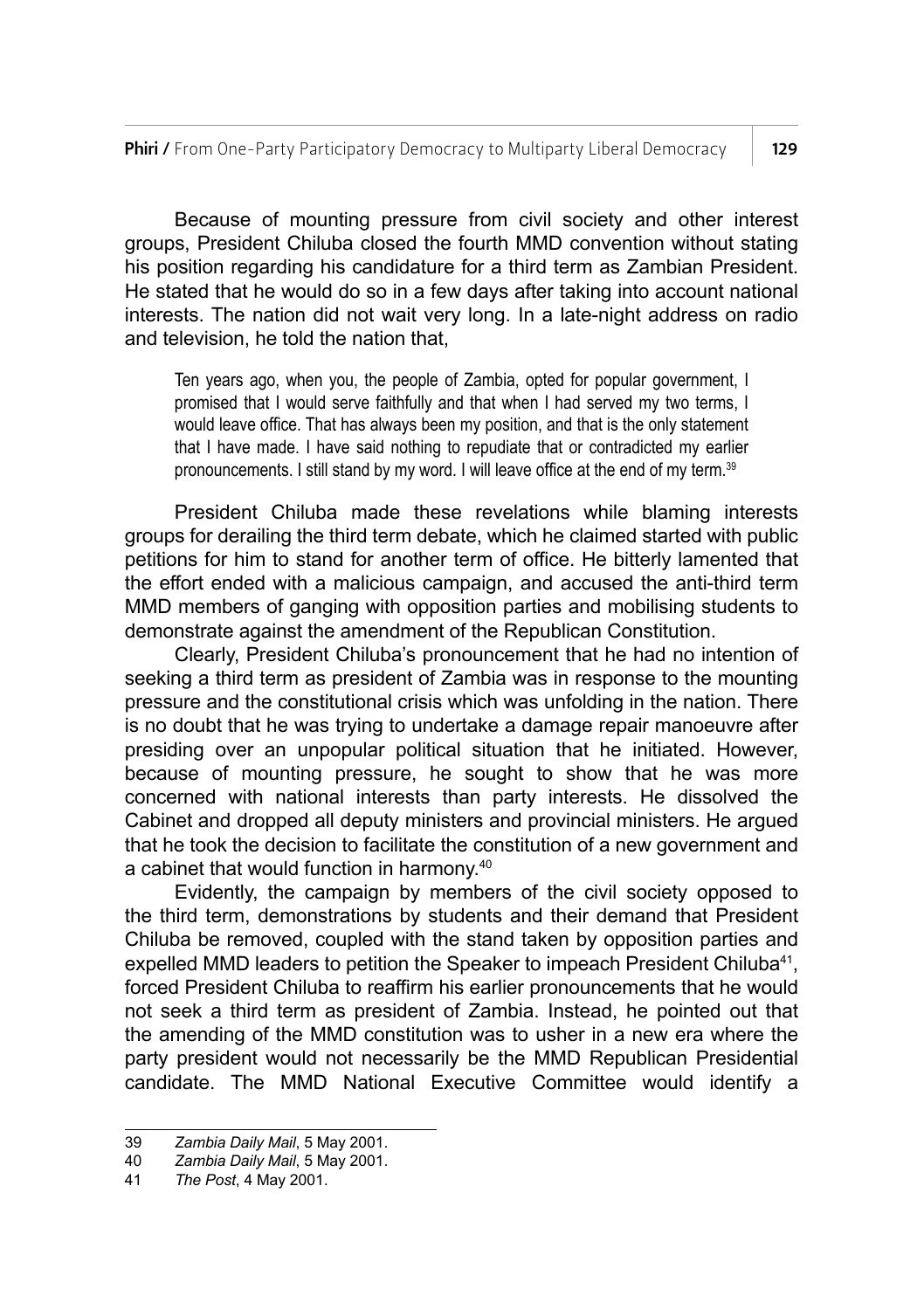candidate who would be sponsored to contest and win the presidency of Zambia on behalf of the MMD. He likened the development to Tanzania's in 1984 when the late President Julius Nyerere retired but remained chairman of the ruling Chama Cha Mapinduzi Party.

However, it should be noted that President Chiluba's decision to remain party president resulted from the massive pressure against his intention to go for a third term. President Chiluba's scheme to run for a third term and secure an amendment of both the MMD and republican constitutions began in 1999 when he banned all MMD members from campaigning to take over the presidency of the party. The MMD began to split over the matter, especially when Benjamin Mwila, in apparent defiance of the ban, announced his intention to contest the MMD presidency. He was subsequently expelled from the MMD. He founded the Republican Party (RP), which later merged with the Zambia Alliance for Progress (ZAP) to form the Zambia Republican Party (ZRP), of which he was president until his death in 2013, In retrospect, it can be argued that Benjamin Mwila read President Chiluba's banning of MMD members from campaigning over the presidency correctly.

President Chiluba's intentions only became clear when he promoted the debate over the third term issue. The debate further split the MMD, especially when ministers and Members of Parliament opposed to the third term were barred from attending the fourth MMD convention and subsequently expelled from the party. Although the MMD managed to amend its constitution and re-elected President Chiluba unopposed, the massive pressure made him declare that he had no intention to seek a third term as president of Zambia and also informed the nation that there would be no referendum over the issue. The debate was closed, but the MMD remained in a serious mess as it did not have a presidential candidate. Cadres who had campaigned for President Chiluba to seek a third term were frustrated and felt cheated. By June 2001, almost five months before the 2001 parliamentary and presidential elections, the MMD did not have a presidential candidate.

Resulting from the above, there were speculations that since the inception of the MMD, the presidential candidate was elected at the party's national convention, the decision to allow the NEC to choose a presidential candidate was likely to lead to a further split of the party. A considerable number of MMD members argued that, "if Chiluba knew that he was not going to stand for a third term, he should have let them choose a leader of their choice at the convention in Kabwe than leaving the matter to NEC".<sup>42</sup> However, what these MMD cadres failed to comprehend or deliberately ignored was the fact that President Chiluba had no intention in the first place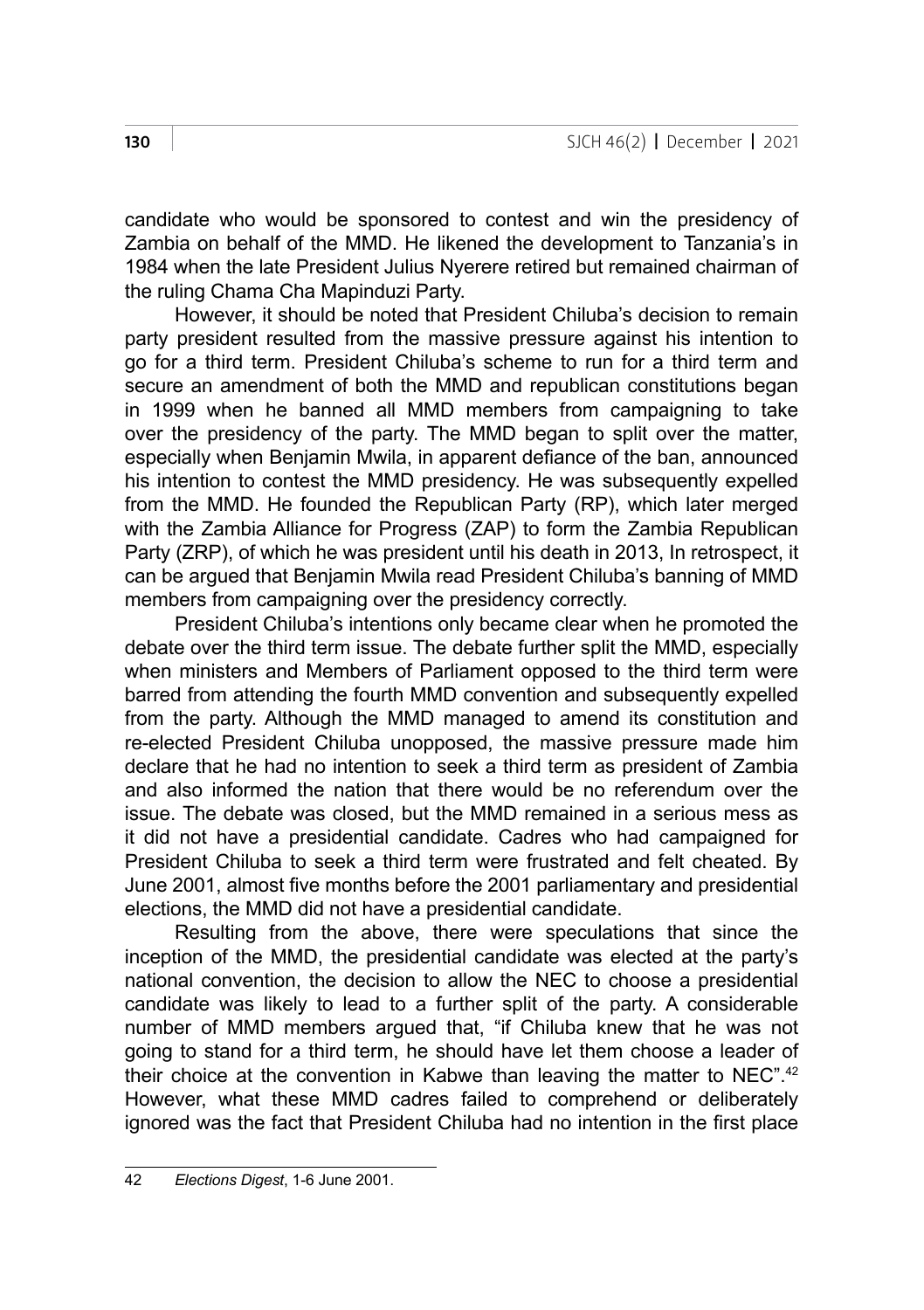to leave State House after only two terms. He was working towards facilitating an amendment of the constitution to enable him go for for a third term. His plan was undermined by the massive anti-third term pressure.

That President Chiluba encouraged the third term debate and allowed the MMD to change its constitution to facilitate his election for a third term as MMD president, in conflict with the Republican Constitution, was a show of political immaturity. They deliberately ignored the fact that the Republican Constitution was supreme and that a political party in Zambia should be guided by clauses in it. Political parties are registered under the Societies Act, and as such, their constitutions should never be deliberately allowed to be at variance with the Republican Constitution to which they are subordinate. The MMD as the ruling political party should have learnt some good lessons from Tanzania, where politicians in Zanzibar attempted to change the constitution to allow the president of Zanzibar to stand for a third term. However, Chama Cha Mapinduzi in Tanzania maintained that the Zanzibar constitution should not be at variance with that of the Union. That was a clear demonstration of political maturity by Tanzanian politicians over a similar issue. To be sure, the MMD unleashed a constitutional crisis both in the party itself and in the country. It is small wonder then that the search for a presidential candidate for the MMD became a source of conflict and instability in the party.

Yet, it was not only the MMD that faced a leadership crisis. UNIP did not have an elected presidential candidate following the removal of Francis Nkhoma. This situation was reflected in several other parties on the Zambian political landscape. Almost all the political parties were led by the founders and hence gave the impression that they were personal parties. Worse still, most parties did not have a party structure on the ground. It was, therefore, difficult to expect that these parties would form the next government. Evidently, the founding of the FDD was reminiscent of the founding of the Zambia Democratic Congress (ZDC) by Dean Mung'omba on the eve of the 1996 parliamentary and presidential elections. That the ZDC performed poorly in that year's election reflected a lack of preparedness on the ground throughout the country.

As a result of the third term debate, three political parties were born out of the MMD after its May 2001 convention. These were the Forum for Development and Development (FDD), the Heritage Party (HP) and the Patriotic Front (PF). The birth of these political parties, especially that of the FDD, led to a temporary political decline of the MMD in the political arena. In fact, other political parties suffered in popularity as a result. One such political party that was directly affected by the birth of the FDD was the United Party for National Development (UPND) which lost some senior members to the FDD.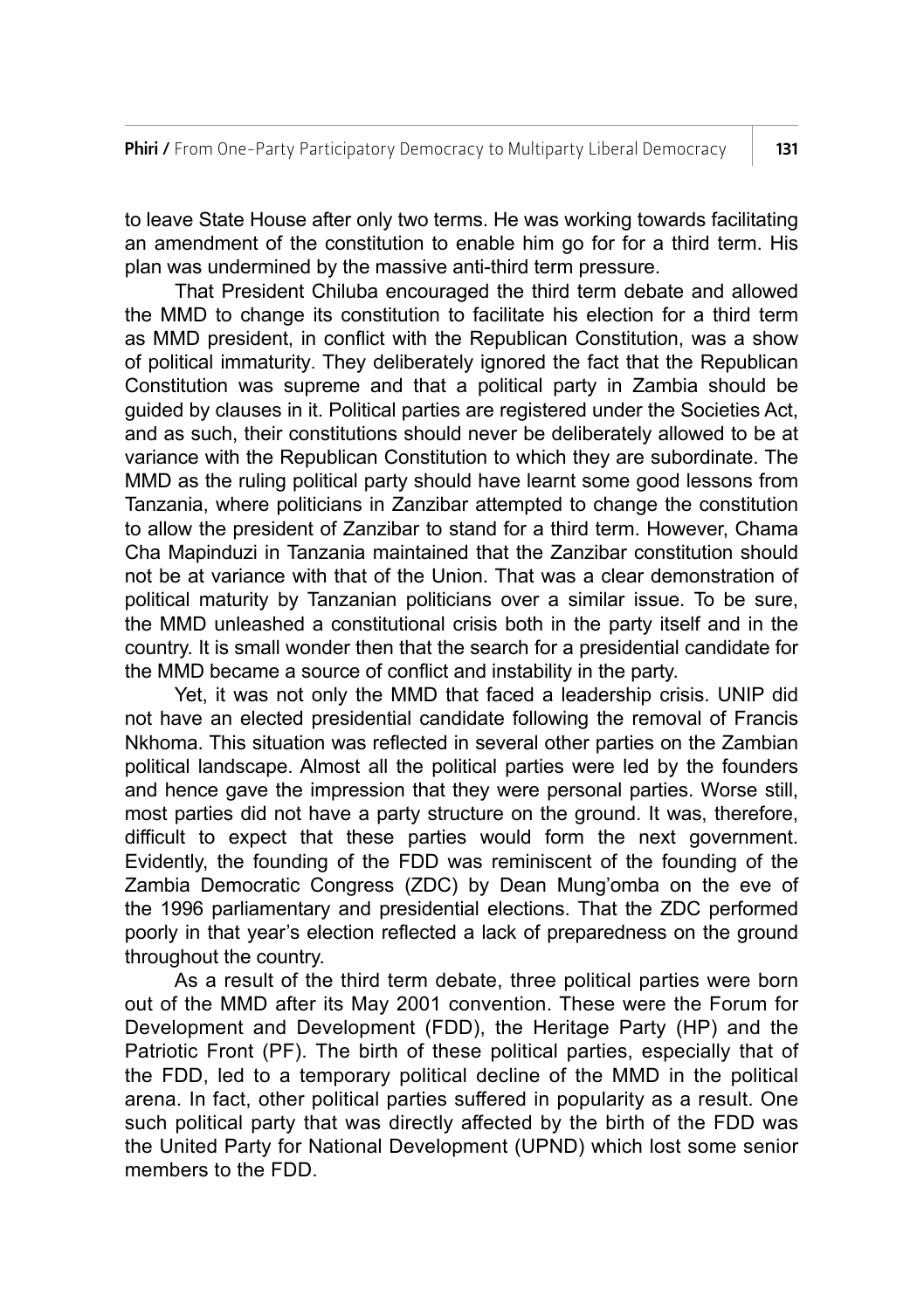### 4. LACK OF INSTITUTIONALISATION OF POLITICAL PARTIES

It is evident from the above that Zambian political parties lack a serious sense of institutionalisation. This means defining, creating, developing and maintaining social institutions and the extent or degree of institutional characteristics at any given time. It is not, therefore, surprising that because of little institutionalisation, political parties are easily manipulated by the government. Moreover, the ruling party circumscribed the activities of opposition political parties, if not completely outlawing them. What is behind this?

The answer seems to come from the fact that although political parties first appeared on the Zambian political scene as far back as 1948 when ANC followed by UNIP, they are still in a state of flux arising from challenges of ethnicity and regionalism. While UNIP emerged as a dominant political party and formed the first post-colonial government in 1964, its rival, the African National Congress (ANC), remained a very small opposition party, clearly unable to challenge UNIP in the political arena. During the First Republic, a number of small opposition parties came on the scene, but they were too weak to challenge UNIP meaningfully. When UNIP's dominance appeared threatened, it proscribed the opposition, and a one-party state came into being in 1973. It lasted until 1991, when multiparty democracy was reestablished. The MMD and a host of other opposition political parties emerged on the political scene. As was the case in the First Republic, so too was the case in the Third Republic, where a dominant party emerged. The opposition remained seriously fragmented. The situation has continued because, unlike in the American political system where two strong political parties emerged. $43$ in Zambia, there is yet to develop two strong political parties that can meaningfully determine the country's political future. Thus, when the MMD lost to the PF in 2011, the latter assumed the same approach as its predecessor in its dealings with opposition political parties.

Both during the First Republic and the Third Republic, the regimes employed a wide range of tactics to hinder opposition activities, including imposing tight restrictions on legal sources of funding. Meanwhile, the ruling party was largely unhindered in its use of public funding. The private sector, the only potential source of funding, thus resorted to covert funding of opposition political parties to avoid punitive actions by the government such as loss of government contracts and harassment by the tax authorities. As a result, opposition political parties became antagonists to the ruling party

<sup>43</sup> For details see, JF Bibby, "Political parties in the United States". In: G Clark (ed.), *United States elections 2000* (Washington, DC: US Department of State, 2000), pp. 2-7.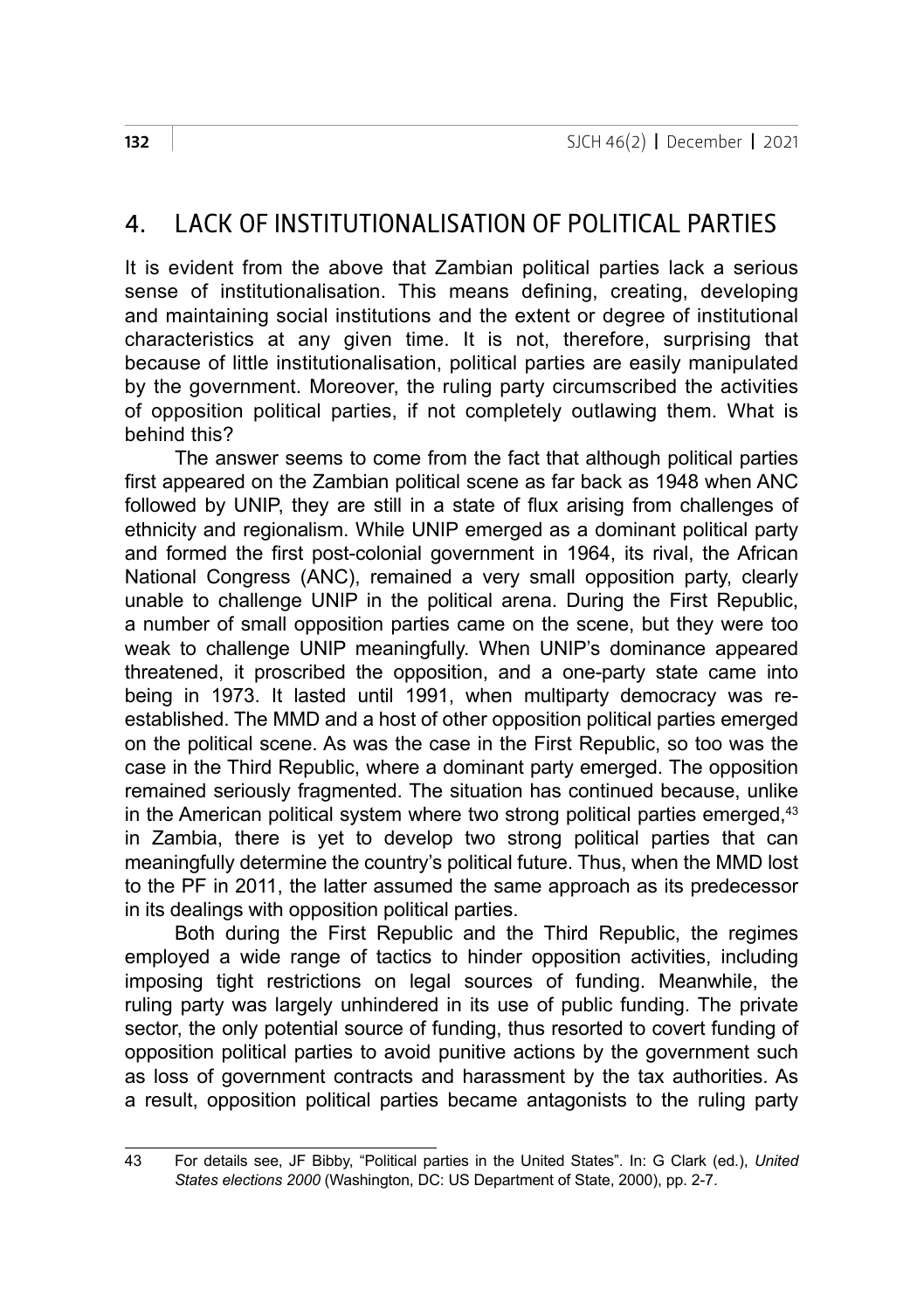and opposed everything it did. They saw their role in governance as ensuring that the ruling party fell from power by whatever means. Yet, from time to time, political leaders and those in the middle ranks constantly defected to either the ruling party or the party that appeared most promising to offer individual leaders rewards. This constant shift of political leaders and their quest for personal achievement maintained and contributed to the lack of institutionalisation of political parties. This was evident during the run-up to 2001, 2006, 2011, 2016 and 2021 tripartite elections.

Arguably, therefore, this lack of institutionalisation of political parties became even more evident in other important respects. Modern party systems are invariably involved in interlocking relationships with other political institutions as controllers of the military and other national bureaucracies, as recruiters of judicial personnel, as coalition builders among organised interest groups, as civic educators and as managers of election systems. Because power is distributed among the institutions of a political system, it is usually the party system that must draw together the dispersed units of power to enable the country to achieve working consensus on public policies and legitimacy for its leaders and institutional operations. This, however, has not been the case in Zambia, where transparent adherence to the "rules of the game" has not been the norm. As a result, opposition political parties have generally assumed an antagonistic relationship with the ruling party. Worse still, opposition political parties have been characterised by frequent movement of party leaders and ordinary party members from one political party to another. This is because most political leaders and supporters alike lack commitment and are merely opportunists seeking government positions in a party that is promising to form the next government.

### 5. CONCLUSION

The manifestations of various views over the issues discussed in this paper clearly show the mixed fortunes of multipartyism in the political history of Zambia. Consensus is the last thing to expect. Issues which those in Western democracies take for granted are a cause of much debate and controversy in a developing country like Zambia. That Zambia was democratising and reforming its political institutions is unquestionable. Yet, the participants in this process did not agree entirely. Part of the reason was that a developing world democratising country like Zambia was usually judged too harshly by both those in the West and even by its own citizens in the opposition. In Zambia, while enjoying the freedom of a democratic nation, the private media was the most critical of the political reform process in the country. *The Post Newspapers* was a good example in this case. The paper's editorials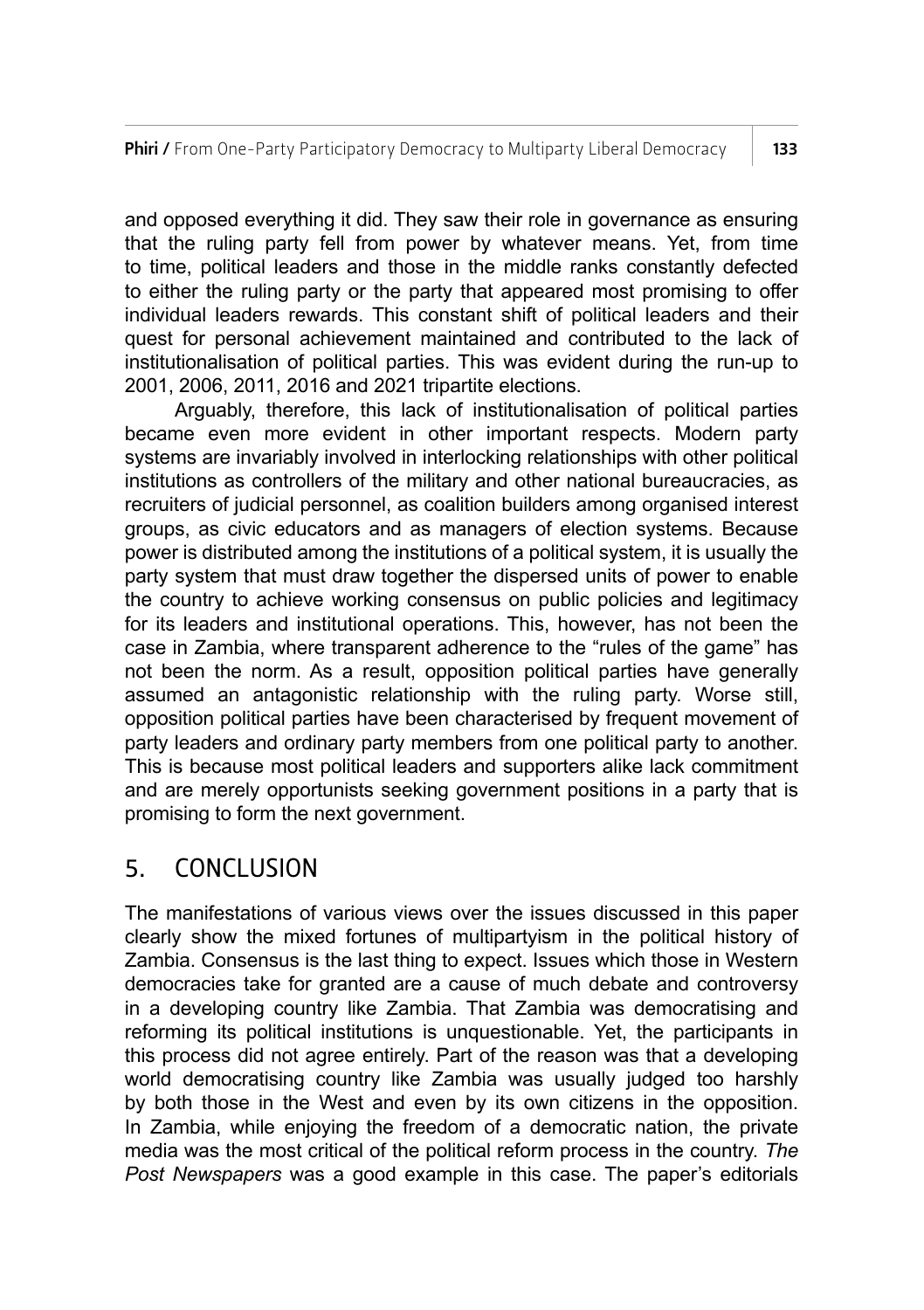were critical and were perceived to be anti-MMD government. This should be understood in the light of high expectations from most stakeholders in the country. Because the Third Republic was born out of a highly restrictive, paternalistic and autocratic state, the citizens had very high expectations.

Consequently, the democratic process was constantly under attack. Opposition political parties operated and functioned in this environment, although they constantly suggested that multiparty democracy did not exist. Opposition political party leaders felt that the party in power was undemocratic and went to extremes to test the party in power. UNIP, for example, was involved in some most undemocratic practices hoping to provoke the government to take action, which it could then use to claim that the MMD government was repressive. The UNIP leadership would never have left the MMD leaders free if they were involved in burning voters' cards. Yet, because the MMD government adhered to the rule of law, it allowed UNIP the freedom to practice its civil disobedience campaign.

Yet, the greatest threat to Zambia's liberal democracy remains the lack of a credible opposition. Opposition parties are generally weak, and most serious candidates gravitate towards the ruling party. This is because political parties in Zambia do not have strong ideologies upon which they are grounded. The duration of the one-party political state in Zambia seriously affected the evolution of political parties in Zambia. This resulted in weak organisational structures, lack of organisational guidelines, irregularity of public meetings and rallies and weak leadership.<sup>44</sup> Consequently, this produce the usual maladies of *de facto* one-party state government in Zambia. The UPND and the PF, which were generally expected to produce a credible opposition, were both undergoing a major leadership crisis. This was particularly following the formation of a pact between them. UNIP was suffering from a leadership crisis because no one in the party was bold enough to challenge former president Kaunda for the party's leadership. This was because defying former president Kaunda was suicidal for most UNIP members, some of whom could lead the party. This crisis was further compounded by the view that UNIP was "owned" by the Kaunda family. The election of Kaunda's son as UNIP president did not help matters. This situation was replicated in the case of both the PF and UPND. The PF was in exactly the same state. There was no democracy within the party. Members of the Central Committee and other positions, including that of the Secretary-General of the party, are appointed by the party president.

<sup>44</sup> N Simutanyi *et al*., "The state of political parties in Zambia, 2003 Report", Assessment conducted by the National Democratic Institute for International Affairs (NDI) and the Foundation for Democratic Process (FODEP), Lusaka, July 2003, pp. 12-21.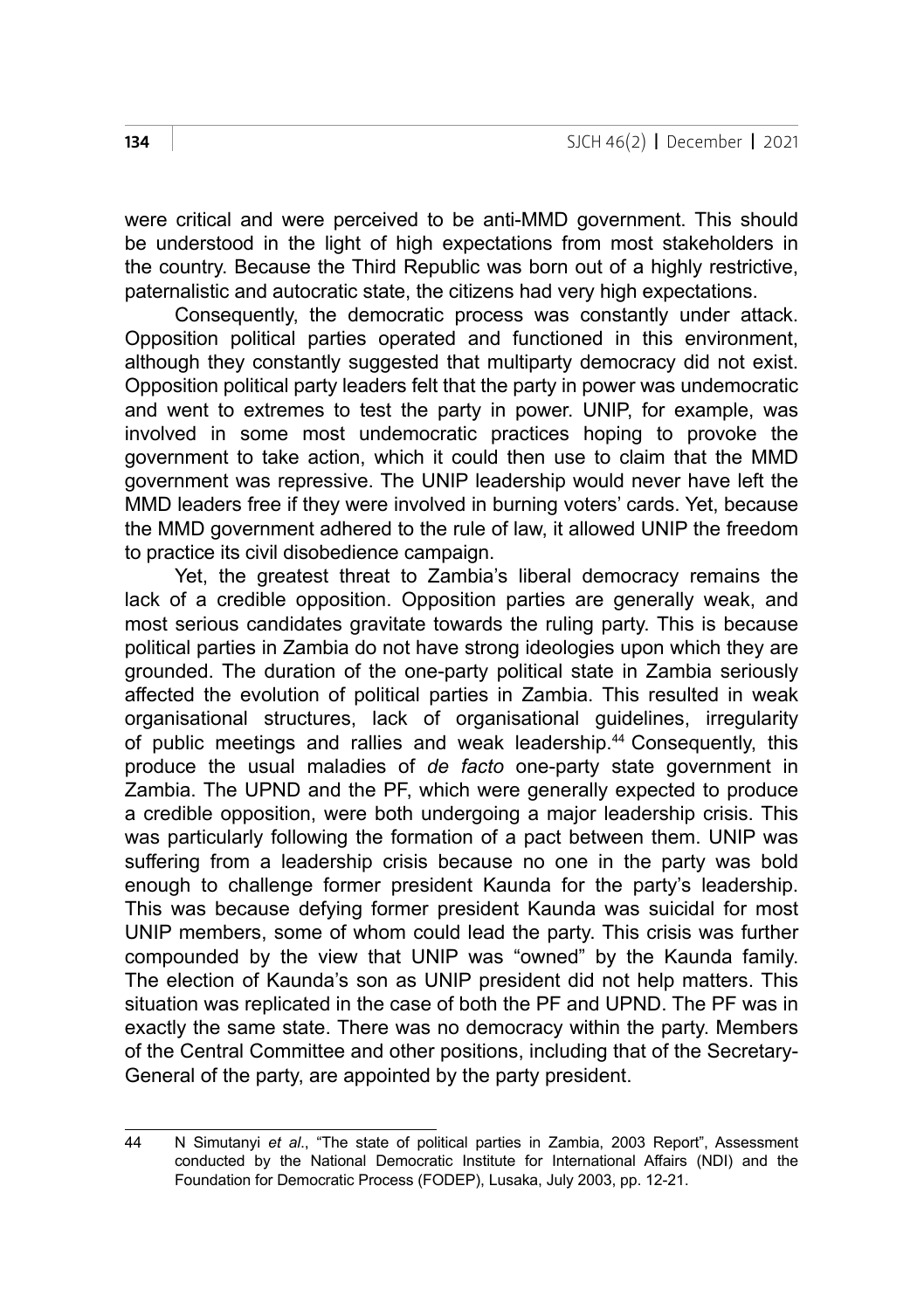**Phiri /** From One-Party Participatory Democracy to Multiparty Liberal Democracy 135

Thus far, it can be safely concluded that Zambia's fledgling democracy during the 30 years of the Third Republic is largely a result of the weak opposition as well as the Movement for Multiparty Democracy's and the Patriotic Party's intransigence towards other political parties in the country once in power. While there was much debate on the ruling party's role to create an enabling environment for other stakeholders in the political arena, it was evident that the opposition was too weak to make a positive impact and strengthen liberal democracy in Zambia. The MMD and the PF, like UNIP before them, became intransigent. President Chiluba faced mounting criticism of authoritarianism and corruption. As President Chiluba was approaching the end of his second term, there were clear signs that the MMD was facing serious challenges and its future as a ruling party was in doubt. Consequently, the MMD and President Chiluba, in particular, resorted to using District Administrators to campaign for a change of constitution to facilitate his bid for a third term. Undoubtedly, the use of DAs and mobs to force a change of the constitution was a clear demonstration of Zambia's attempt to retreat from liberal democracy to autocracy. Yet, as noted above, autocratic behaviour had become an attractive political phenomenon that political parties used to deal with political opponents. The PF, was using the same tactics when it was in power and was even more authoritarian in its dealings with the opposition political parties.

Another conclusion that can be drawn from this study is that political parties in Zambia need to rethink the process of adopting parliamentary candidates. That several adopted candidates from the MMD and other political parties were rejected by various constituencies where they were to stand was a clear indication that the processes used were not in line with democratic principles. Democracy is an expensive venture. It is therefore expected that political parties opt for cheaper processes of adopting candidates. Yet, the more expensive process of holding primary elections to determine who gets adopted to stand against opponents from other political parties would undoubtedly contribute significantly to the consolidation of the democratic process in the country. This would also ensure that the adoption of candidates reflects the wishes of the people on the ground, unlike the current situation where the final decision rest with the highest organ of the party. As it happened with the MMD, some adopted candidates were not even interviewed, resulting in their being rejected by constituency officials.

 Primary elections would surely enhance transparency which has been a major concern and, indeed, an essential ingredient for the consolidation of the democratic process in the country. The interview method has undoubtedly proved highly contentious and unsatisfactory as a means of democratically deciding who stands in parliamentary and ward elections. The experience